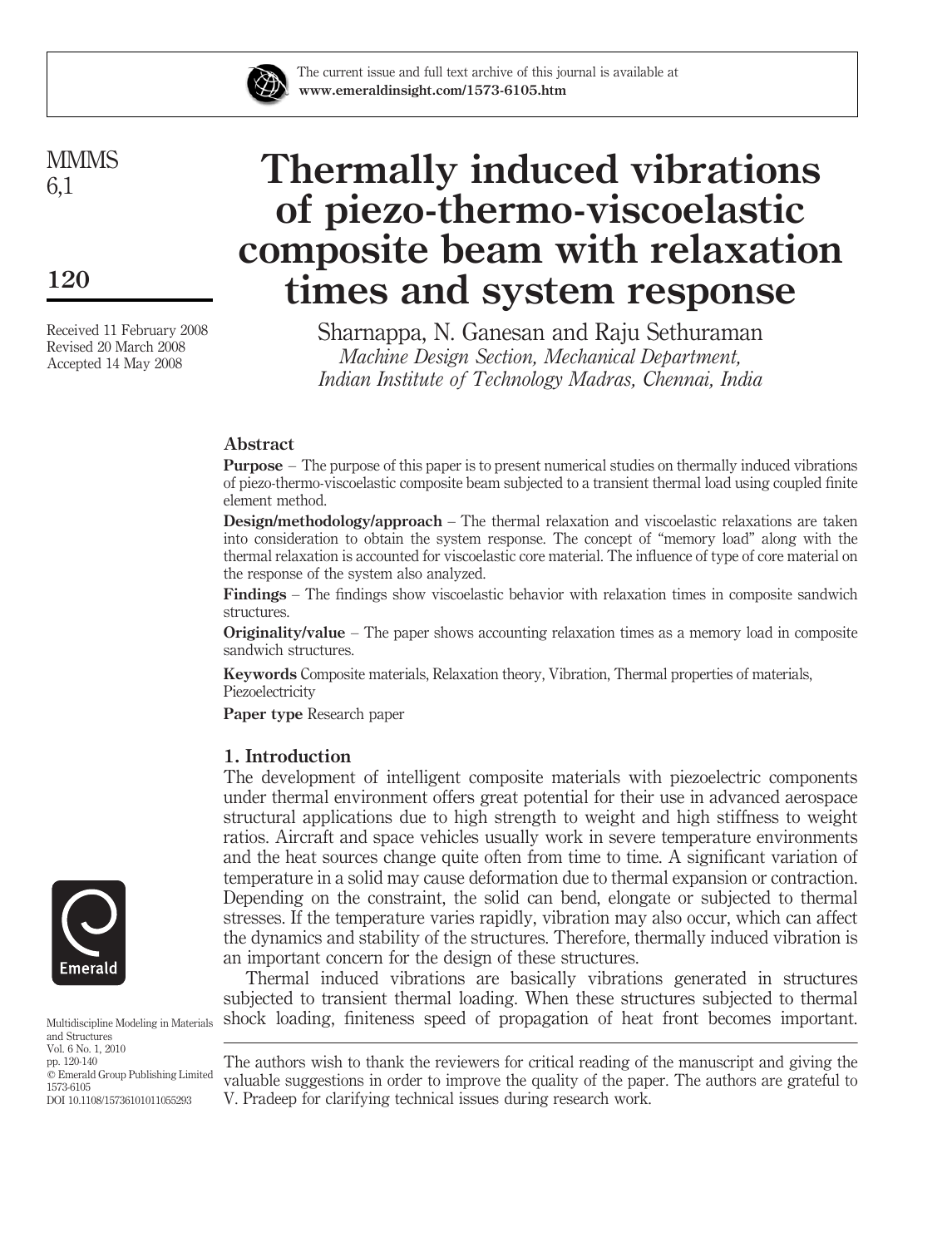In Fourier heat diffusion, it is implicitly assumed that speed of propagation of heat is infinite. The finiteness speed of propagation of heat can be modeled by introducing two thermal relaxation times in the coupled constitutive equations (Green and Lindsay, 1972) or by using the modified Fourier law of heat conduction (Lord and Shulman, 1967) with one relaxation time. These theories are known as generalized thermo-elastic theories. In the present study, the constitutive model proposed by Green and Lindsay (1972) is used. The present work deals with the thermally induced vibration of composite beam treated with piezo and viscoelastic layers subjected to transient thermal load.

The classical Fourier law of heat conduction leads to instantaneous propagation of heat to infinitely remote areas of space. This paradox is traditionally surmounted by describing the heat signal as a wave, called second sound. One of the most popular generalizations of the thermoelasticity theory allowing for the second sound is the model of Green and Lindsay (GL) (1972). Prohofsky and Krumhansl (1964) discuss the feasibility of experimental observation of thermal pulses in dielectric materials, indicating the optimum temperature and frequency range for the observation of second sound.

The application of generalized thermo-elastic theories to piezoelectric media using finite element method is an emerging research field. For example, Mindlin (1974) presented the high-frequency vibrations of thermo-piezoelectric crystal plates. Tiahanu et al. (2002, 2004) studied the generalized thermal shock problem of a thick piezoelectric plate based on Green and Lindsay (G-L) theory. They extended research to half space in electro-magneto-thermo-elasticity using Lord and Shulman (L-S) theory. Recently, Tran et al. (2007) studied the thermally induced vibration and its control for thin isotropic and laminated composite plates using finite element method.

In many applications of piezo-electrically controlled smart structures, the functionality of the system has to be ensured even in an extremely hot and cold condition. Hence, the thermal effect is very important and must be taken into account when designing such structures. Gornandt and Gabbert (2002) have investigated the static and dynamic response of thermo-piezoelectric smart structures using finite element analysis by considering combined thermal, electric and mechanical excitations. Srinatha and Lewis (1981) presented the stress analysis of plane problems in linear thermo-viscoelasticity using finite element formulation. Bargmann (1974) discussed memory effects in the mechanical and thermal response, i.e. viscoelasticity and second sound. Johnson and Tessler (1995) investigated the viscoelastic internal variable constitutive theory applicable to higher order elastic beam theory using finite element formulation. The behavior of the viscous material is approximately modeled as a Maxwell solid. Rao and Sunar (1993) derived thermo-piezoelectric beam finite element formulation to model the distributed actuation and sensing in a thermal environment. Raja et al. (2004) investigated the thermally induced vibration control for composite plates and shells with piezoelectric active damping. Muki and Sternberg (1961) presented the quasi-static analysis of transient thermal stresses in the linear theory of viscoelastic solids with temperature dependent properties. The modeling is based on "thermorheologically simple" material model.

Tzou and Howard (1994) discussed the piezo-thermo-elastic thin shell theory applied to active structures. Tzou and Ye (1994) presented the piezo-thermo-elastic effects of distributed piezoelectric sensor/actuator and structural systems. Pradeep (2006)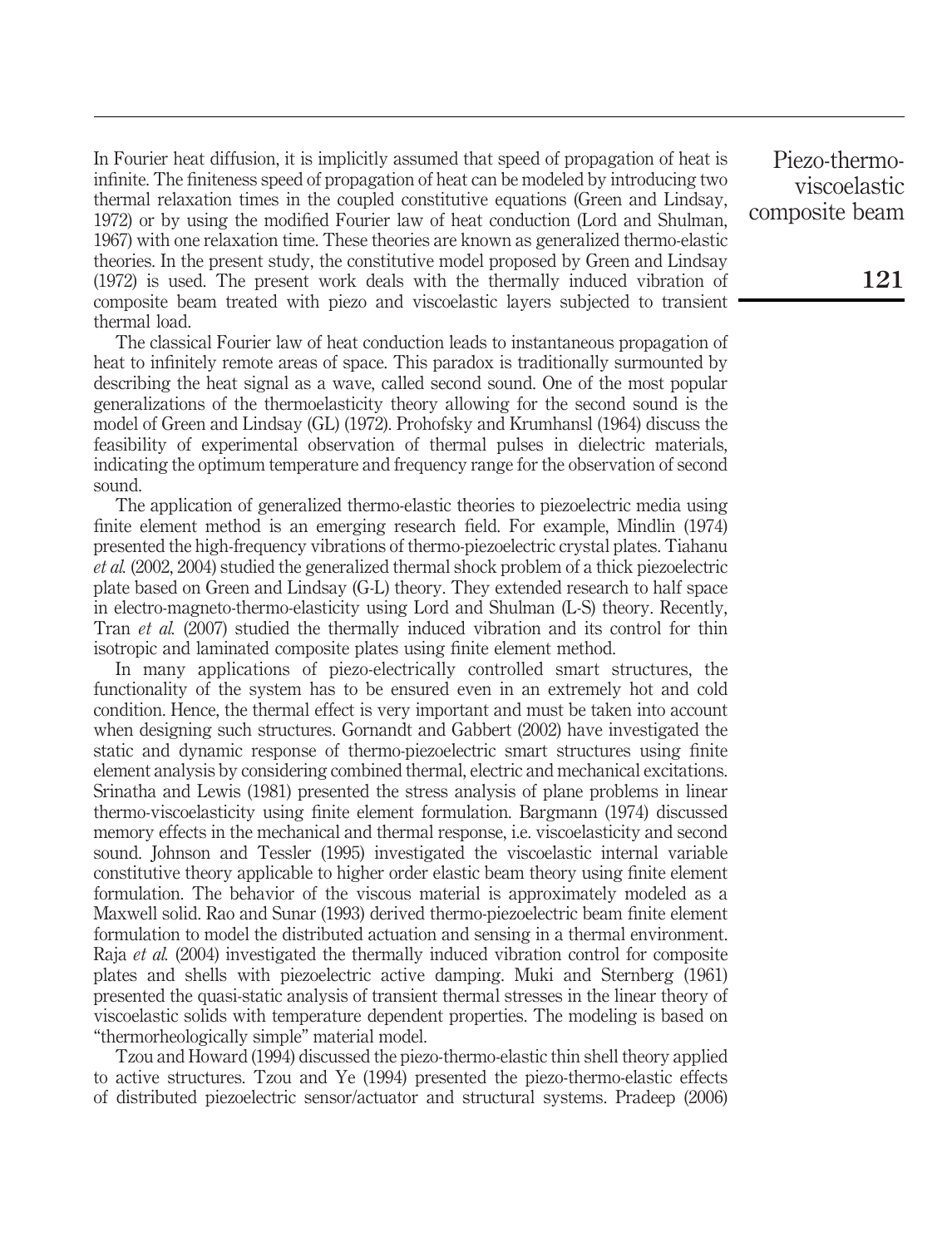investigated the piezothermo-viscoelastic isotropic beams by considering the two thermal relaxation times and viscoelastic relaxation function. Lee and Saravanos (1996) analyzed the complete coupled mechanical, electrical, and thermal response of piezoelectric composite beams by accounting the thermal effects. Kapuria et al. (2004) developed the zig-zag theory for the static and dynamic electro-thermo-mechanical analysis of piezoelectric layer composite beams.

Manolis and Beskos (1980) developed a general numerical method for determining the dynamic response of beam structures to rapidly applied thermal loads. Yi et al. (1999) developed finite element algorithm for the efficient analysis of smart composite structures with piezoelectric layer based on piezo-electro-hygro-thermo-viscoelastsicity. Song et al. (2003) presented the transient disturbance in a half space under thermoelasticity with two relaxation times due to moving internal heat source using G-L theory. Sherief (1993, 1994) presented the state space formulation for thermo-elasticity with two relaxation times. He extended the study to thermo-mechanical shock problems using half space governing equations. Pitman and Ni (1994) modeled the phase transition by a viscoelastic relaxation law, and described the numerical experiments on this system. Arup et al. (2004) investigated the two-dimensional problems of thermo-elasticity dealing with thermo-elastic wave propagation in a rotating medium with relaxation effects. Using the joint Laplace and Fourier transforms.

From the literature, it is found that there is no research has been done on the piezo-thermo-visco-elastic composite beam by considering the two thermal relaxation times and viscoelastic relaxation function and corresponding temperature shift function. The present study shows realistic behavior of the viscoelastic material under time domain analysis by taking into account "memory load" of previous time step. The effect of temperature on the material response function is accounted by assuming the temperature-time equivalence hypothesis and recasting the equations in terms of shifted time.

#### 2. Finite element formulation

Finite element formulation is derived for piezo-thermo-viscoelastic composite beam by combining the finite element equation for piezo-thermo-elastic problem given by Tiahanu et al. (2002) and thermo-viscoelastic formulation presented by Johnson and Tessler (1995) and Srinatha and Lewis (1981). The eight-node plane stress element is developed for the analysis. The temperature and memory (time) effects of viscoelastic material are incorporated as a load vector in the solution procedure. Newmark- $\beta$ method is employed to solve the coupled dynamic equations. Piezo-thermo-elastic and thermo-viscoelastic formulations are given in the following sections.

#### 2.1 Piezo-thermo-elastic formulation

The constitutive equations for a generalized piezo-thermo-elastic material can be written as (Tiahanu *et al.*, 2002):

$$
\{\sigma\} = [C] \{\varepsilon\} - [e] \{E\} - \{a\} (\theta + \tau_1 \dot{\theta})
$$
  

$$
\{D\} = [e]^T \{\varepsilon\} + [p] \{E\} - \{d\} (\theta + \tau_1 \dot{\theta})
$$
  

$$
\rho \eta = \{a\}^T \{\varepsilon\} + \{d\}^T \{E\} - c(\theta + \tau_2 \dot{\theta}) \quad \{q\} = -[k] \{\theta'\}
$$
 (1)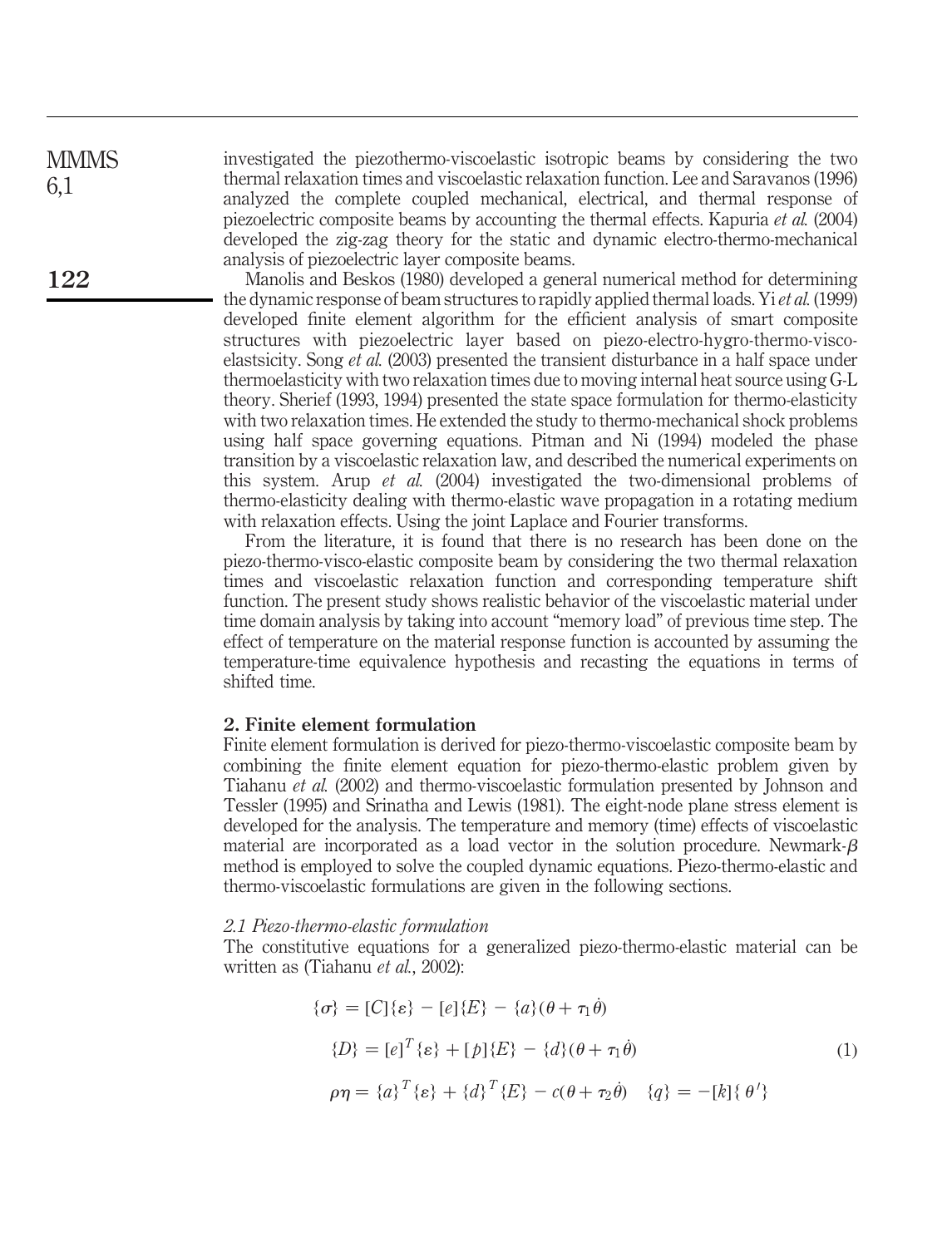Here,  $\{\sigma\}$ ,  $\{D\}$ ,  $\{q\}$  and  $\eta$  are stress, electric displacement, heat, flux, and entropy density, respectively.  $\{e\}$ ,  $\{E\}$ ,  $\theta$ ,  $\dot{\theta}$  and  $\{\theta'\}$  are strain, electric field, temperature difference, rate of change of temperature, and temperature gradient, respectively.  $[C]$ ,  $[e]$ ,  $[a]$ ,  $[b]$ ,  $[d]$  and  $[k]$  are stiffness coefficients, piezo electric coupling coefficients, stress temperature coefficients, dielectric constants, pyroelectric coupling, and thermal conductivity matrices, respectively. For plane stress problem plane stress reduced constitutive relation are used.  $C = \rho C_E/T_0$ , here  $\rho$  is the density,  $C_E$  is the specific heat and  $T_0$  is reference temperature.  $\tau_1$  and  $\tau_2$  are thermal relaxation times. In these set of constitutive equation (1) first equation is the stress equation, second is electric displacement equation, third and fourth put together will give the heat conduction equation. The introduction of relaxation times is due to a rigorous thermodynamic analysis by Green and Lindsay (1972). The terms multiplied with relaxation times indicate the finiteness of the propagation of that particular quantity. When  $\tau_1$  and  $\tau_2$ are set to zero the constitutive relations reduce to conventional coupled piezo-thermo-elastic constitutive relations. Eight-noded iso-parametric plane stress element is developed using the above constitutive model.

Arrays of elemental degrees of freedom (d.o.f) are:

$$
\{u_e\} = \{u_1v_1u_2v_2\ldots u_8v_8\}^T
$$
 Mechanical d.o.f  

$$
\{\phi_e\} = \{\phi_1\phi_2\ldots\phi_8\}^T
$$
 Electrical d.o.f  

$$
\{\theta_e\} = \{\theta_1\theta_2\ldots\theta_8\}^T
$$
 Thermal d.o.f (2)

The displacements  $({u<sub>e</sub>} = {uv}$ , electric potential ( $\phi$ ) and temperature difference ( $\theta$ ) within the element can be expressed in terms of shape functions and corresponding nodal quantities as follows:

$$
\{u\} = [N_u]\{u_e\}, \quad \phi = [N_\phi]\{\phi_e\}, \quad \theta = [N_\theta]\{\theta_e\}
$$
 (3)

$$
[N_u] = \begin{bmatrix} N_1 & 0 & N_2 & 0 & \dots & N_8 & 0 \\ 0 & N_1 & 0 & N_2 & 0 & \dots & N_8 \\ N_\phi \end{bmatrix},
$$
  
\n
$$
\{N_\phi\} = \{N_\theta\} = \begin{Bmatrix} N_1 & N_2 & \dots & N_8 \end{Bmatrix}
$$
 (4)

 $N_1, N_2, \ldots, N_8$  are the shape functions. The strain-displacement relation, electric fields and temperature gradients for a plane stress two-dimensional piezo-thermo-elastic case can be written as:

$$
\{\varepsilon\} = \left\{ \frac{\partial u}{\partial x} \frac{\partial v}{\partial y} \frac{\partial u}{\partial y} + \frac{\partial v}{\partial x} \right\}^T
$$
 Mechanical strains  

$$
\{E\} = \left\{ -\frac{\partial \phi}{\partial x} - \frac{\partial \phi}{\partial y} \right\}^T
$$
Electric fields  

$$
\{\theta'\} = \left\{ \frac{\partial \theta}{\partial x} \frac{\partial \theta}{\partial y} \right\}^T
$$
 Temperature gradients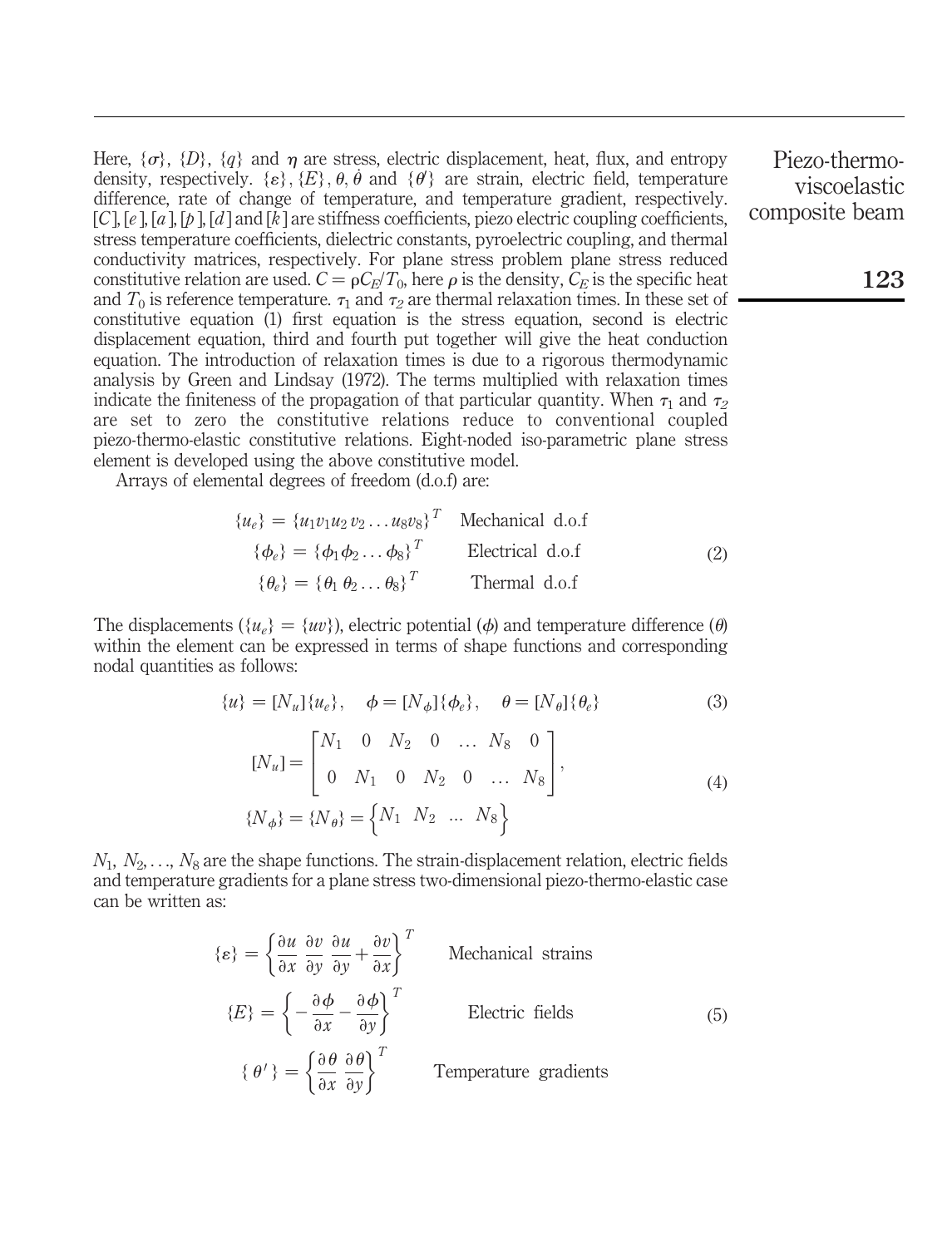The above equations can be expressed in terms of derivatives of shape functions as follows:

$$
\{\varepsilon\} = [B_1]\{u_e\}, \quad E = -[B_2]\{\phi_e\}, \quad \theta' = [B_2]\{\theta_e\} \tag{6}
$$

where  $[B_1]$  and  $[B_2]$  are derivatives of shape function related to mechanical strains and electric fields, temperature gradient, respectively, are expressed as follows:

124

**MMMS** 6,1

$$
[B_1] = \begin{bmatrix} \frac{\partial N_1}{\partial x} & 0 & \frac{\partial N_2}{\partial x} & 0 & \dots & \frac{\partial N_8}{\partial x} & 0\\ 0 & \frac{\partial N_1}{\partial y} & 0 & \frac{\partial N_2}{\partial y} & \dots & 0 & \frac{\partial N_8}{\partial y} \\ \frac{\partial N_1}{\partial y} & \frac{\partial N_1}{\partial x} & \frac{\partial N_2}{\partial y} & \frac{\partial N_2}{\partial x} & \dots & \frac{\partial N_8}{\partial y} & \frac{\partial N_8}{\partial x} \\ 0 & \frac{\partial N_1}{\partial x} & \frac{\partial N_2}{\partial x} & \dots & \frac{\partial N_8}{\partial x} & \frac{\partial N_8}{\partial x} \\ \frac{\partial N_1}{\partial y} & \frac{\partial N_2}{\partial y} & \dots & \frac{\partial N_8}{\partial y} \end{bmatrix},
$$
(7)

The variational form of equation (6) is:

$$
\delta\{\varepsilon\} = [B_1]\delta\{u_{\varepsilon}\}, \quad \delta\{E\} = -[B_2]\delta\{\phi_{\varepsilon}\}, \quad \delta\{\theta'\} = [B_2]\delta\{\theta_{\varepsilon}\}\tag{8}
$$

Considering the body force  $\{f\}$ , the virtual displacement principle for piezo-thermo-elastic problem can be written in the following form:

$$
\int_{V} (\delta \{\varepsilon\}^{T} {\{\sigma\} - \delta \{E\}^{T} {D} - \delta \{\theta'\}^{T} {q} - \delta \theta \rho T_{0} {\{\eta\}}) dV
$$
\n
$$
= \int_{V} \delta \{u\}^{T} ({\{f\} - \rho \{\ddot{u}\})} dV + \int_{A_{\sigma}} \delta \{u\}^{T} {\{\overline{T}\} dA + \int_{A_{w}} \delta \phi \bar{w} dA + \int_{A_{q}} \delta \theta \bar{q} dA
$$
\n(9)

The L.H.S of the equation (9) shows the virtual work statement represents the internal virtual work, and RHS shows the work done by external loads.  $\{f\}$  is the body force,  $\rho{\hat{u}}$  are the inertia forces.  $A_{\sigma}$ ,  $A_w$  and  $A_q$  are the surface areas on which traction  $\{\bar{T}\},$ electric charge  $\bar{w}$  and heat flux  $\bar{q}$  are imposed.  $\delta$  is the variational operator. Substituting the constitutive equation (1) into equation (9) by using the equations (3) and (6) the each term of virtual work expression are expressed as follows:

$$
\int_{V} \delta\{\varepsilon\}^{T} \{\sigma\} dV = \delta\{u^{e}\} \int_{V} [B_{1}]^{T} ([C][B_{1}]\{u^{e}\} + [\varepsilon]([B_{2}]\{\phi^{e}\})
$$

$$
- \{a\} [N_{\theta}^{e}]^{T} (\{\theta^{e} + \tau_{1}\dot{\theta}^{e}\}) )dV
$$

$$
= \delta\{u^{e}\}^{T} \Big( [K_{uu}^{e}] \{u^{e}\} + [K_{u\phi}^{e}] \{\phi^{e}\} - [K_{u\theta}^{e}] \{\theta^{e}\} - [C_{u\theta}]\{\dot{\theta}^{e}\} \Big)
$$
(10)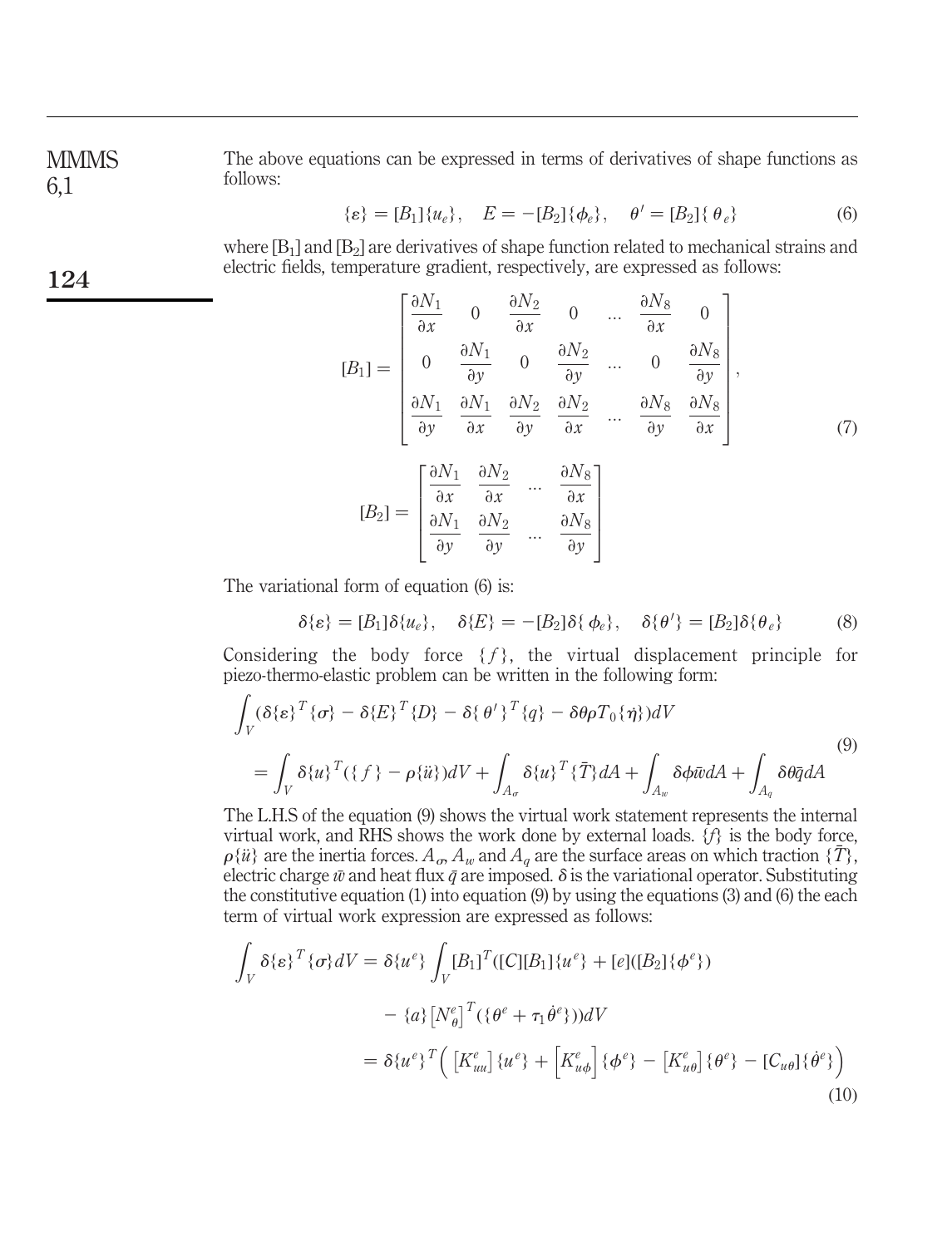$$
\int_{V} (-\delta \{E\}^{T} \{D\}) dV = \delta \{\phi^{e}\}^{T} \int_{V} [B_{2}]^{T} ([e]^{T} [B_{1}] [u^{e}] + [p] (-[B_{2}] \{\phi^{e}\})
$$
 Piezo-thermo-  
viscoelastic  
+ 
$$
[d] [N_{\theta}^{e}]^{T} (\{\theta^{e} + \tau_{1} \dot{\theta}^{e}\}) ) dV
$$
 composite beam  
= 
$$
\delta \{\phi^{e}\}^{T} (\left[K_{\phi u}^{e}\right] \{u^{e}\} - \left[K_{\phi \phi}^{e}\right] \{\phi^{e}\} + \left[K_{\phi \theta}^{e}\right] \{\theta^{e}\} + [C_{\phi \theta}] \{\dot{\theta}^{e}\}
$$
 (11) 125

$$
\int_{V} \delta\{\theta'\}^{T} \{q\} dV = \delta\{\theta^{e}\}^{T} \int_{V} [B_{2}]^{T} (-[\boldsymbol{k}][B_{2}]\{\theta^{e}\}) dV = -\delta\{\theta^{e}\}^{T} \left[K_{\theta\theta}^{e}\right] \{\theta^{e}\} \quad (12)
$$
\n
$$
\int_{V} (-\delta\theta\rho T_{0}\{\eta\}) dV = -\delta\{\theta^{e}\}^{T} \int_{V} (T_{0}[N_{\theta}^{e}]) \{a\}^{T} [B_{1}] \{i\epsilon'\} - [d]^{T} ([B_{2}]\{\phi^{e}\})
$$
\n
$$
+ c \left[N_{2}^{e}\right]^{T} \{\dot{\theta}^{e}\} + c\tau_{2} \left[N_{\theta}^{e}\right]^{T} \{\ddot{\theta}^{e}\} dV
$$
\n
$$
= \delta\{\theta^{e}\}^{T} \left(-\left[C_{\theta u}^{e}\right] \{\dot{u}^{e}\} + \left[C_{\theta\phi}^{e}\right] \{\dot{\phi}^{e}\} - \left[C_{\theta\theta}^{e}\right] \{\dot{\theta}^{e}\} - [M_{\theta\theta}^{e}\right] \{\ddot{\theta}^{e}\} \right) \quad (13)
$$

$$
\int_{V} \delta\{u\}^{T}(\{f\} - \rho\{\ddot{u}\})dV = \delta\{u^{e}\}^{T} \int_{V} \left[N_{u}^{e}\right]^{T}(\{f\} - \rho\left[N_{u}^{e}\right]\{\ddot{u}^{e}\})dV
$$
\n
$$
= \delta\{u^{e}\}^{T} \left(\{f_{m}^{e}\} - \left[M_{uu}^{e}\right]\{\ddot{u}^{e}\}\right) \tag{14}
$$

$$
\int_{A_{\sigma}} \delta\{u\}^{T} \{\bar{T}\} dA = \delta\{u^{e}\}^{T} \int_{A_{\sigma}} [N_{u}^{e}] \{\bar{T}\} dA = \delta\{u^{e}\}^{T} \{T_{m}^{e}\} \tag{15}
$$

$$
\int_{A_w} \delta \phi \{\bar{w}\} dA = \delta \{\phi^e\}^T \int_{A_w} \left[N^e_{\phi}\right] \{\bar{w}\} dA = \delta \{\phi^e\}^T \{T^e_{e}\}
$$
\n(16)

$$
\int_{A_q} \delta\theta \{\bar{q}\} dA = \delta \{\theta^e\}^T \int_{A_q} [N^e_{\theta}] \{\bar{q}\} dA = \delta \{\theta^e\}^T \{T^e_{\theta}\}
$$
 (17)

Substituting the equations (10)-(17) in the virtual work expression (9) and equating the like terms the following finite element equation can be arrived:

$$
[M_{uu}^e]\{\ddot{u}^e\} - [C_{u\theta}^e]\{\dot{\theta}^e\} + [K_{uu}^e]\{u^e\} + [K_{u\phi}^e]\{\phi^e\} - [K_{u\theta}^e]\{\theta^e\} = \{f_m^e\} + \{T_m^e\}
$$
\n(18)

$$
-\left[C^{e}_{\phi\theta}\right]\left\{\dot{\theta}^{e}\right\} - \left[K^{e}_{\phi u}\right]\left\{u^{e}\right\} + \left[K^{e}_{\phi\phi}\right]\left\{\phi^{e}\right\} - \left[K^{e}_{\phi\theta}\right]\left\{\theta^{e}\right\} = -\left\{T^{e}_{e}\right\} \tag{19}
$$

$$
\left[M^{e}_{\theta\theta}\right]\left\{\ddot{\theta}^{e}\right\}+\left[C^{e}_{\theta u}\right]\left\{\dot{u}^{e}\right\}-\left[C^{e}_{\theta\phi}\right]\left\{\dot{\phi}^{e}\right\}+\left[C^{e}_{\theta\theta}\right]\left\{\dot{\theta}^{e}\right\}+\left[K^{e}_{\theta\theta}\right]\left\{\theta^{e}\right\}=-\left\{T^{e}_{\theta}\right\}\tag{20}
$$

equations (18)-(20) can be expressed in matrix form as follows: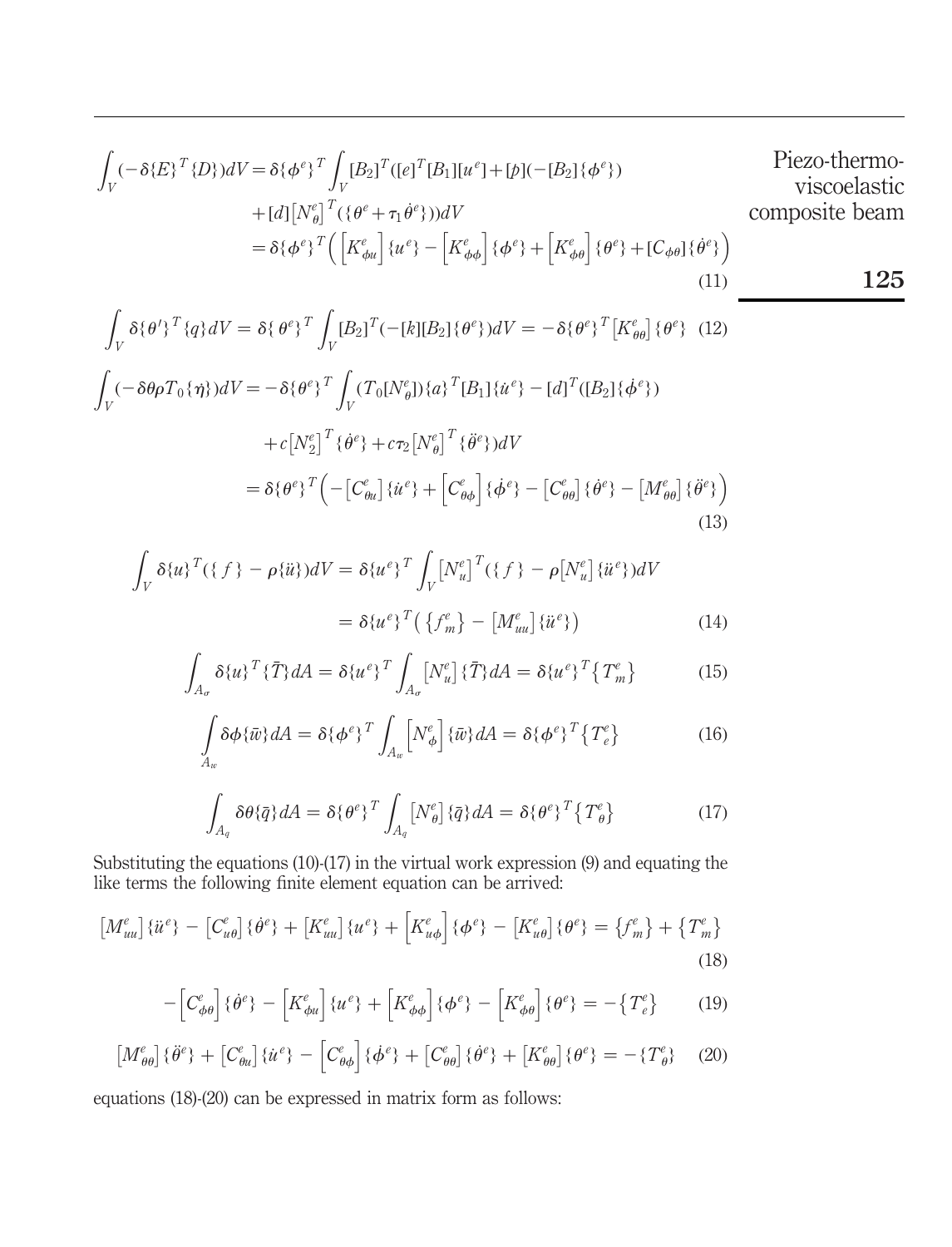MIMMS  
\n6,1  
\n
$$
\begin{bmatrix}\nM_{uu}^e & 0 & 0 \\
0 & 0 & 0 \\
0 & 0 & M_{\theta\theta}^e\n\end{bmatrix}\n\begin{bmatrix}\n\ddot{u}^e \\
\ddot{\phi}^e \\
\ddot{\theta}^e\n\end{bmatrix} + \begin{bmatrix}\n0 & 0 & -C_{u\theta}^e \\
0 & 0 & -C_{\phi\theta}^e \\
C_{\theta u}^e & -C_{\theta\phi}^e & C_{\theta\theta}^e\n\end{bmatrix}\n\begin{bmatrix}\n\dot{u}^e \\
\dot{\phi}^e\n\end{bmatrix}
$$
\n126  
\n
$$
+ \begin{bmatrix}\nK_{uu}^e & K_{u\phi}^e & -K_{u\theta}^e \\
-K_{\phi u}^e & K_{\phi\phi}^e & -K_{\phi\theta}^e \\
0 & 0 & K_{\theta\theta}^e\n\end{bmatrix}\n\begin{bmatrix}\nu^e \\
\phi^e \\
\phi^e\n\end{bmatrix} = \begin{Bmatrix}\nJ_{m}^e + T_{m}^e \\
-T_{\theta}^e \\
-T_{\theta}^e\n\end{Bmatrix}
$$
\n(21)

The elemental matrices used in the equation (21) are defined as:

$$
[K_{uu}^e] = \int_V [B_1]^T [C][B_1]dV, \quad [K_{u\phi}^e] = \int_V [B_1]^T [e][B_2]dV
$$
  
\n
$$
[K_{u\theta}^e] = \int_V [B_1]^T [a][N_{\theta}]^T dV, \quad [K_{\phi\phi}^e] = \int_V [B_2]^T [b][B_2]dV
$$
  
\n
$$
[K_{\phi\theta}^e] = \int_V [B_2]^T [d][N_{\theta}]^T dV, \quad [K_{\theta\theta}^e] = \int_V [B_2]^T [k][B_2]dV
$$
  
\n
$$
[K_{\phi u}^e] = \int_V [B_2]^T [e]^T [B_1]dV, \quad [C_{\theta\theta}^e] = \int_V T_0 [N_{\theta}]c[d]^T [N_{\theta}]^T dV
$$
  
\n
$$
[C_{\theta u}^e] = \int_V T_0 [N_{\theta}][a]^T [B_1]dV, \quad [C_{u\theta}^e] = \int_V \tau_1 [B_1]^T [a][N_{\theta}]^T dV = \tau_1 [K_{u\theta}]
$$
  
\n
$$
[C_{\theta\phi}^e] = \int_V T_0 [N_{\theta}][d]^T [B_2]dV, \quad [C_{\phi\theta}^e] = \int_V \tau_1 [B_2]^T [d][N_{\theta}]^T dV = \tau_1 [K_{\phi\theta}^e]
$$
  
\n
$$
[M_{uu}^e] = \int_V [N_{u}]^T \rho [N_{u}]dV, \quad [M_{\theta\theta}^e] = \int_V T_0 [N_{\theta}]c\tau_2 [N_{\theta}]^T dV = \tau_2 [C_{\theta\theta}^e]
$$
  
\n
$$
\{T_{e}^e\} = \int_{A_{u}} [N_{\phi}^e] \{ \tilde{w} \} dA, \quad \{T_{\theta}^e\} = \int_{A_{\theta}} [N_{\theta}^e] \tilde{q} dA
$$
  
\n
$$
\{f_{m}^e\} = \int_V [N_{u}^e]^T \{ f \} dV, \quad \{T_{m}^e\} = \int_{A_{\theta}} [N_{u}^e]^T \{ \
$$

The equation (19) can be rewritten by assuming there is no external electrical loading as:

$$
\{\phi^e\} = \left[K^e_{\phi\phi}\right]^{-1} \left(\left[K^e_{\phi u}\right] \{u^e\} + \left[C^e_{\phi\theta}\right] \{\dot{\theta}^e\} + \left[K^e_{\phi\theta}\right] \{\theta^e\}\right) \tag{22}
$$

Substituting the value of  $\{\phi^e\}$  in the equations (18) and (20) can be written as: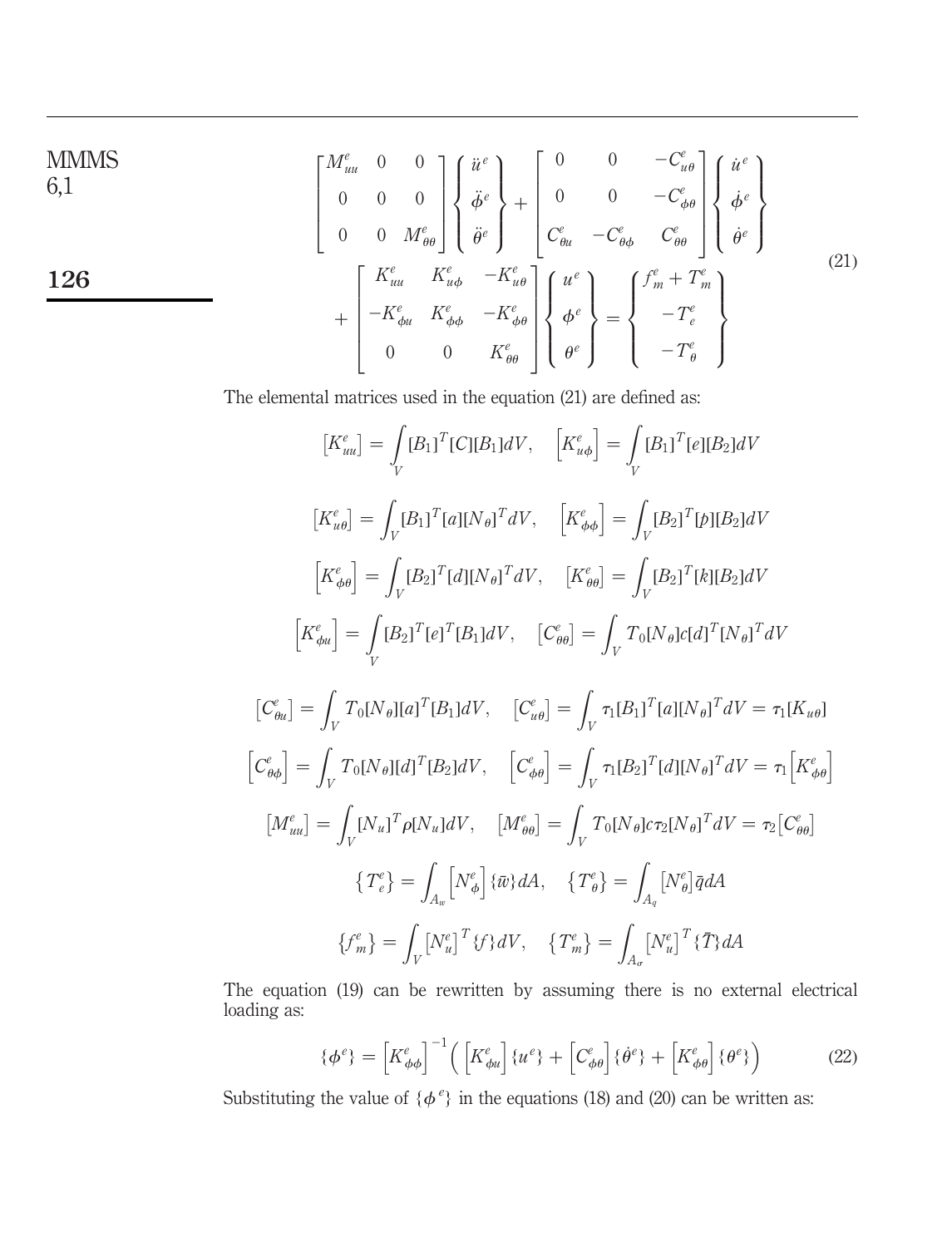$$
[M_{uu}^e \{i\mathbf{i}^e\} - [C_{u\theta}^e] \{\dot{\theta}^e\} + [K_{uu}^e] \{u^e\}
$$
 Piezo-thermo-  
+ 
$$
[K_{u\phi}^e] \left( [K_{\phi\phi}^e]^{-1} \left( [K_{\phi u}^e] \{u^e\} + [C_{\phi\theta}^e] \{\dot{\theta}^e\} + [K_{\phi\theta}^e] \{\theta^e\} \right) \right)
$$
 viscoelastic  
- 
$$
[K_{u\theta}^e] \{\theta^e\} = \{f_m^e\} + \{T_m^e\}
$$
  

$$
[M_{\theta\theta}^e] \{\ddot{\theta}^e\} + [C_{\theta u}^e] \{\dot{u}^e\} - [C_{\theta\phi}^e]
$$
  

$$
\times \left( [K_{\phi\phi}^e]^{-1} \left( [K_{\phi u}^e] \{i\mathbf{i}^e\} + [C_{\phi\theta}^e] \{\ddot{\theta}^e\} + [K_{\phi\theta}^e] \{\dot{\theta}^e\} \right) \right)
$$
 (24)  
+ 
$$
[C_{\theta\theta}^e] \{\dot{\theta}^e\} + [K_{\theta\theta}^e] \{\theta^e\} = -\{T_{\theta}^e\}
$$

The equations (23) and (24) can be written in the matrix form as follows:

$$
\begin{bmatrix}\nM_{uu}^e & 0 \\
0 & M_{\theta\theta}^*\n\end{bmatrix}\n\begin{Bmatrix}\n\ddot{u}^e \\
\ddot{\theta}^e\n\end{Bmatrix} +\n\begin{bmatrix}\nC_{uu}^* & C_{u\theta}^* \\
C_{\theta u}^* & C_{\theta\theta}^*\n\end{bmatrix}\n\begin{Bmatrix}\n\dot{u}^e \\
\dot{\theta}^e\n\end{Bmatrix} +\n\begin{bmatrix}\nK_{uu}^* & K_{u\theta}^* \\
0 & K_{\theta\theta}^*\n\end{bmatrix}\n\begin{Bmatrix}\nu^e \\
\theta^e\n\end{Bmatrix}
$$
\n
$$
= \begin{Bmatrix}\n\{f_m^e\} + \{T_m^e\} \\
-\{T_\theta^e\}\n\end{Bmatrix}
$$
\n(25)

where:

$$
\begin{aligned}\n\left[M_{\theta\theta}^{*}\right] &= \left[M_{\theta\theta}^{e}\right] - \left[C_{\theta\phi}^{e}\right] \left[K_{\phi\phi}^{e}\right]^{-1} \left[C_{\phi\theta}^{e}\right] \\
\left[C_{\theta\theta}^{*}\right] &= \left[C_{\theta\theta}^{e}\right] - \left[C_{\theta\phi}^{e}\right] \left[K_{\phi\phi}^{e}\right]^{-1} \left[K_{\phi\theta}^{e}\right] \\
\left[C_{\theta u}^{*}\right] &= \left[C_{\theta u}^{e}\right] - \left[C_{\theta\phi}^{e}\right] \left[K_{\phi\phi}^{e}\right]^{-1} \left[K_{\phi u}^{e}\right] \\
\left[C_{u\theta}^{*}\right] &= -\left[C_{u\theta}^{e}\right] + \left[K_{u\phi}^{e}\right] \left[K_{\phi\phi}^{e}\right]^{-1} \left[C_{\phi\theta}^{e}\right] \\
\left[K_{u\theta}^{*}\right] &= -\left[K_{u\theta}^{e}\right] + \left[K_{u\phi}^{e}\right] \left[K_{\phi\phi}^{e}\right]^{-1} \left[K_{\phi u}^{e}\right] \\
\left[K_{uu}^{*}\right] &= \left[K_{uu}^{e}\right] + \left[K_{u\phi}^{e}\right] \left[K_{\phi\phi}^{e}\right]^{-1} \left[K_{\phi u}^{e}\right] \\
\left[C_{uu}^{*}\right] &= \alpha \left[K_{uu}^{e}\right] + \beta \left[M_{uu}^{e}\right] \quad \text{(Rayleigh damping)}\n\end{aligned}
$$

The equation (25) written in the simplified form as:

$$
[M_G]\{\ddot{\delta}_g\} + [C_G]\{\dot{\delta}_g\} + [K_G]\{\delta_g\} = \{F_G\}
$$
\n(27)

# 2.2 Thermo-visco-elastic formulation

In most of the problems, elastic behaviour is assumed, but memory effects, both in the mechanical and thermal response, i.e. viscoelasticity and second sound, are also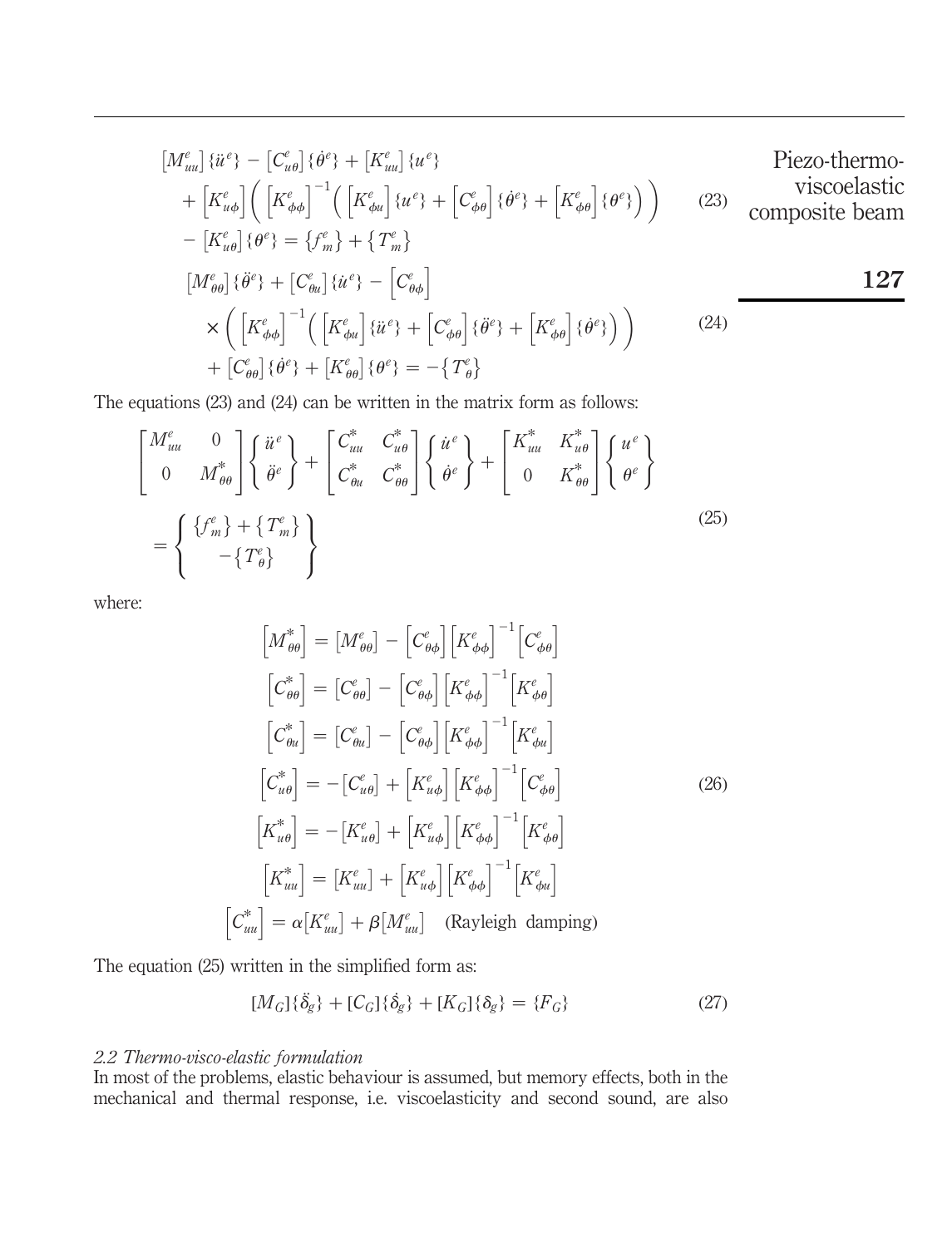discussed (Bargmann, 1974). This reflects the intense interest, which has been shown earlier days in this field, owing to the great practical importance of dynamic effects in modern aeronautics and astronautics, nuclear reactors, high-energy particle accelerators, and its potential importance in cryogenic applications. A finite element formulation accounting both the temperature and memory (time) effects for axisymmetric and plain strain problems were presented by Srinatha and Lewis (1981). Plane stress finite element solution of beam without considering temperature effect was given by Johnson and Tessler (1995). In the present formulation viscoelastic plane stress finite element is developed based on the constitutive law given by Johnson and Tessler (1995) and thermal effects are incorporated in the model by following the procedure given by Srinatha and Lewis (1981). Viscoelastic materials have time dependent stiffness coefficients  $[C^*(t)]$ :

$$
[C^*(t)] = [C]G_0(t)
$$
\n(28)

At  $t = 0$ ,  $[C^*(0)] = [C]$ .  $G_0$  (*t*) is relaxation law and is specific for a given material, suffix "0" indicates that  $G_0$  (t) is valid at stress free reference temperature. The relaxation modulus can be expressed in terms of "Prony series" (Zienkiewicz and Taylor, 2000) as:

$$
G_0(t) = \mu_0 + \sum_{i=1}^n \mu_n e^{-t/t_n}
$$
 (29)

 $t_n$  are called viscoelastic relaxation times and  $\sum_{i=1}^n \mu_n = 1$  where *n* is the number of terms chosen in Prony series to represent the relaxation law. In general,  $n = 2$ , 3 may give a reasonable approximation. The constitutive relation for a linear viscoelastic solid under plane stress following the steps of Johnson and Tessler (1995) and Christensen (1982) can be written as:

$$
\{\sigma\} = [C]\{\varepsilon\} + [C] \int_{\tau=-\infty}^{t} \frac{\partial G_0(t-\tau)}{\partial \tau} \{\varepsilon\} \partial \tau \tag{30}
$$

The first term on RHS of the above equation represents instantaneous elastic response and second term represents history dependent part. To bring the temperature effects into the model, the relaxation modulus has to be a function of temperature. For this purpose, the material is assumed to be "thermorheologically simple." It means that a uniform change in temperature of the body leads to a corresponding shift in relaxation function on logarithmic time scale:

$$
G_0(t) \equiv L(\log(t))\tag{31}
$$

In the above equation  $t$  is time and  $L$  is Laplace transform, thermorheological simplicity means that can be expressed as follows:

$$
G_T(t) = L[\log(t) + A(T)]\tag{32}
$$

 $G_T(t)$  is relaxation law valid at temperature T and  $A(T)$  is called temperature shift function. The shift function obeys the following properties.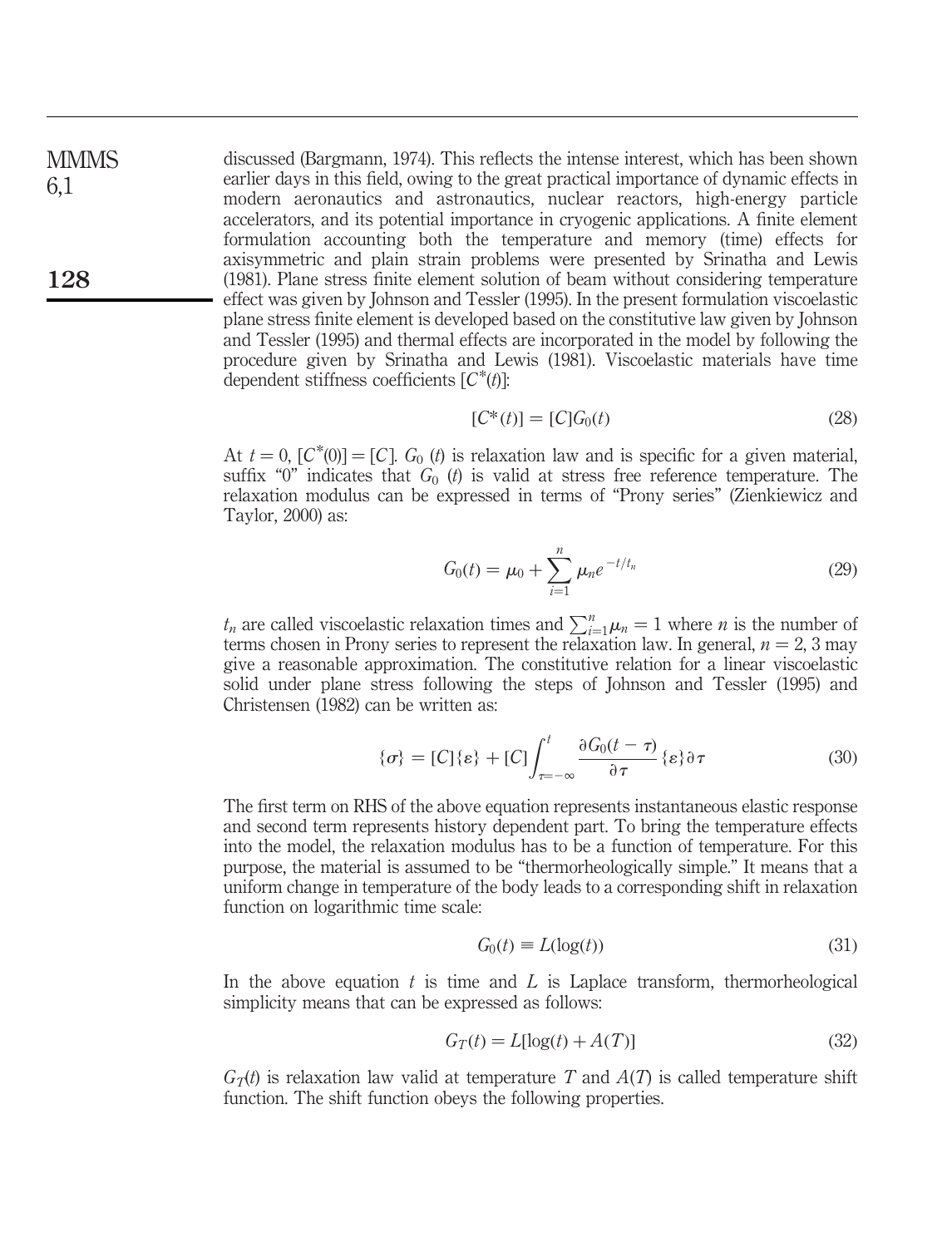Setting:

$$
A(0) = 0 \text{ and } \frac{\partial A}{\partial T} > 0
$$
   
 
$$
(33) \text{ composite beam}
$$

 $A(T) = \log(\psi(T))$  where  $\psi$  also obeys  $\psi(0) = 0$  and  $\frac{\partial \psi}{\partial T} > 0$  (34)

equation (32) can be written as:

$$
G_T(t) = L[\log(t) + \log(\psi(T))] = L[\log(\xi)] = G_0(\xi)
$$
\n(35)

 $\xi$  is called "reduced time" given as follows:

$$
\xi = t\psi(T) \tag{36}
$$

Equation (35) states that relaxation modulus at any given temperature can be obtained from the modulus at base temperature by simply replacing the time  $t$  by reduced time  $\xi$ . This is only possible by postulating that material is thermorheologically simple. The above formulae are valid when the body is in isothermal condition, above the stress free temperature. When the body undergoes an arbitrary transient temperature change, the reduced time is defined as:

$$
\xi = f(x, t) = \int_0^t \psi[T(x, \lambda)]d\lambda \tag{37}
$$

x is any special point. In finite element  $\xi$  is calculated for each element considering the element's average temperature. Hence, the constitutive law for a viscoelastic material undergoing arbitrary transient temperature change can be written as:

$$
\{\sigma\} = [C] \{\varepsilon\} - \{a\} \{\theta\} + \int_{\tau = -\infty}^{t} \left\{ [C] \frac{\partial G_0(\xi - \xi_\tau)}{\partial \tau} \{\varepsilon\} - \{a\} \frac{\partial G_0(\xi - \xi_\tau)}{\partial \tau} \{\theta\} \right\} d\tau
$$
(38)

where  $\xi = f(x, t)$ , the effect of integral term appearing in the above equation can be turned into what is known as "memory load" while handling in finite element:

$$
\{F_M\} = \{F_{M1}\} - \{F_{M2}\}\
$$

$$
\{F_{M1}\} = \int_V [B_1]^T [C][B_1] \int_{\tau = -\infty}^t \frac{\partial G_0(\xi - \xi_\tau)}{\partial \tau} \{u_\epsilon\} d\tau dV
$$
(39)
$$
\{F_{M2}\} = \int_V [B_1]^T [a][N_2] \int_{\tau = -\infty}^t \frac{\partial G_0(\xi - \xi_\tau)}{\partial \tau} \{ \theta_\epsilon\} d\tau dV
$$

The time integrals appearing in equation (39) can be evaluated numerically using trapezoidal rule (Srinatha and Lewis, 1981). For the k-th time interval:

129

Piezo-thermo-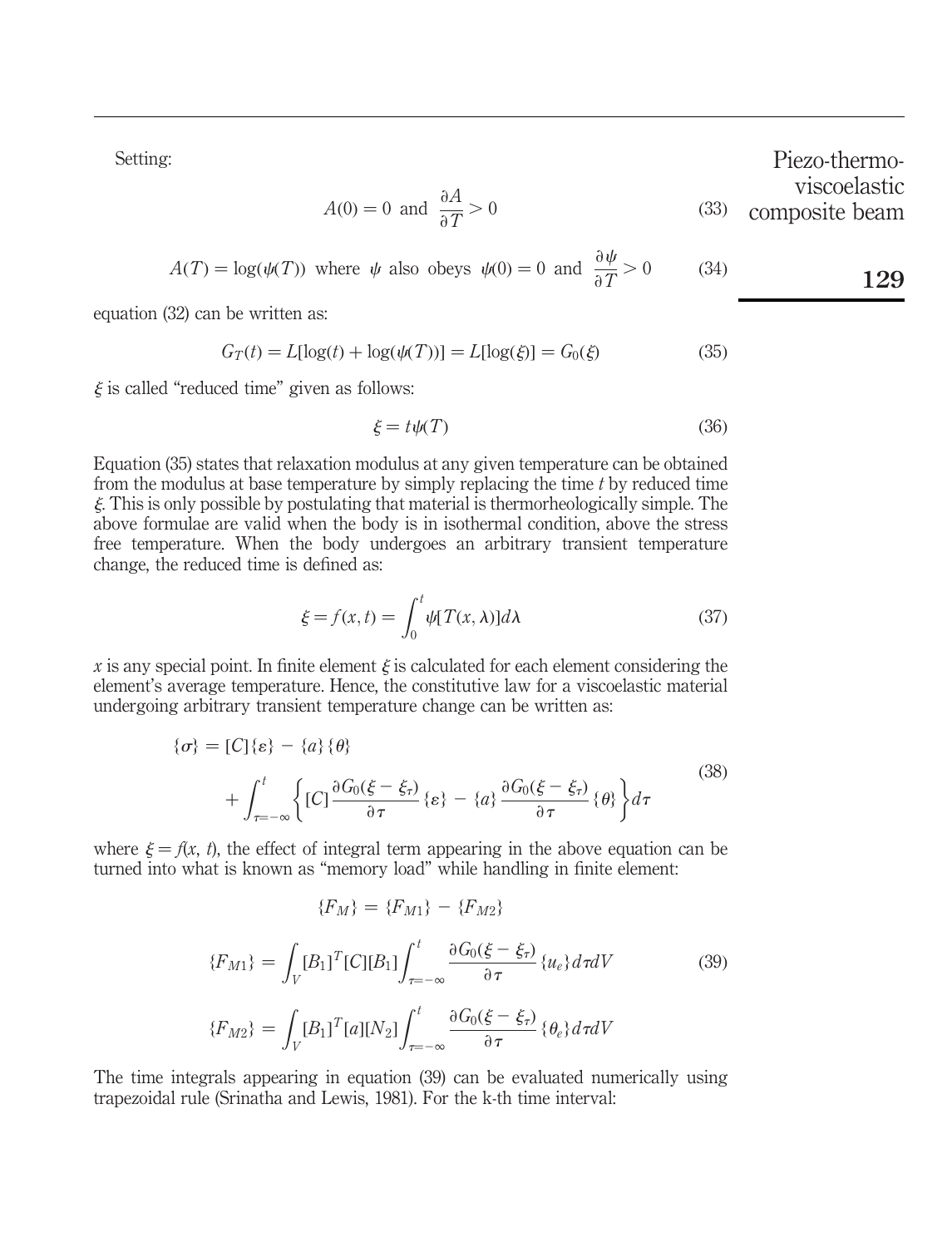$\int_0^t$  $\tau = -\infty$  $\partial G_0(\xi-\xi_\tau)$  $\frac{\xi - \zeta \tau}{\partial \tau}$  { $u_e$ }  $d\tau = \sum$  $k-1$  $i=1$  $[G_0(\xi_k - \xi_{i+1}) - G_0(\xi_k - \xi_i)]\{u_e^{*i}\}\$  $(40)$ MMMS 6,1

$$
\int_{\tau=-\infty}^{t} \frac{\partial G_{0}(\xi-\xi_{\tau})}{\partial \tau} \{\theta_{e}\} d\tau = \sum_{i=1}^{k-1} [G_{0}(\xi_{k}-\xi_{i+1}) - G_{0}(\xi_{k}-\xi_{i})] \{\theta_{e}^{*i}\}
$$

where:

130

$$
\{u_e^{*i}\} = \frac{1}{2} \{u_e^i + u_e^{i+1}\} \text{ and } \{\theta_e^{*i}\} = \frac{1}{2} \{\theta_e^i + \theta_e^{i+1}\}\
$$
 (41)

equation (40) shows that for evaluating memory load at current time step it is required to store the displacement and temperature history up to that time step. A more efficient way of doing this integration is by setting a recursive relation by making use of Prony series (equation (29)). Substituting equation (29) in equation (40) it follows that the RHS of equation (40) gives:

$$
\sum_{j=1}^{n} \mu_{j} \sum_{i=1}^{k-1} e^{-(\xi_{k}/t_{j})} \left[ e^{\xi_{i+1}/t_{j}} - e^{\xi_{i}/t_{j}} \right] \left\{ u_{e}^{*i} \right\} = \sum_{j=1}^{n} \mu_{j} \{ q_{j,k} \}
$$
\n
$$
\sum_{j=1}^{n} \mu_{j} \sum_{i=1}^{k-1} e^{-(\xi_{k}/t_{j})} \left[ e^{\xi_{i+1}/t_{j}} - e^{\xi_{i}/t_{j}} \right] \left\{ \theta_{e}^{*i} \right\} = \sum_{j=1}^{n} \mu_{j} \{ q'_{j,k} \}
$$
\n(42)

with recursive relations for  $\{q_{j,k}\}\$  and  $\{q'_{j,k}\}\$  as:

$$
\{q_{j,k}\} = e^{-(\xi_k - \xi_{k-1})/t_j} [1 - e^{-(\xi_{k-1} - \xi_{k-2})/t_j}] \{u_e^{*k-2}\} + \{q_{j,k-1}\}\
$$
  

$$
\{q'_{j,k}\} = e^{-(\xi_k - \xi_{k-1})/t_j} [1 - e^{-(\xi_{k-1} - \xi_{k-2})/t_j}] \{e_e^{*k-2}\} + \{q'_{j,k-1}\}\
$$
(43)

now the time integrals in equation (40) can be easily be evaluated. After evaluating the integrals, the memory loads are obtained from equation (39). The memory load is added to the mechanical load in equation (25).

#### 2.3 Solution procedure

The coupled equation is solved after assembly using Newmark  $\beta$  method (Bathe, 1997) with a time step of 1 ms. The memory load is added to the RHS of the equation (25), hence in equation (25), for n-th time interval the mechanical loading is given by:

$$
\{f_m\}_n = \{F_{M1}\}_{n-1} - \{F_{M2}\}_{n-1}
$$
\n(44)

#### 3. Results and discussion

The response of cantilever piezo-thermo-viscoelastic composite beam under thermal shock is studied. The effect of memory load and temperature dependent relaxation law on the response of composite beam is considered. Two types of viscoelastic materials (DYAD609 and DYAD606) are used in the present study. The effect of viscoelastic core thickness  $(t_c)$  on the response of the system is investigated. Figure 1 shows the physical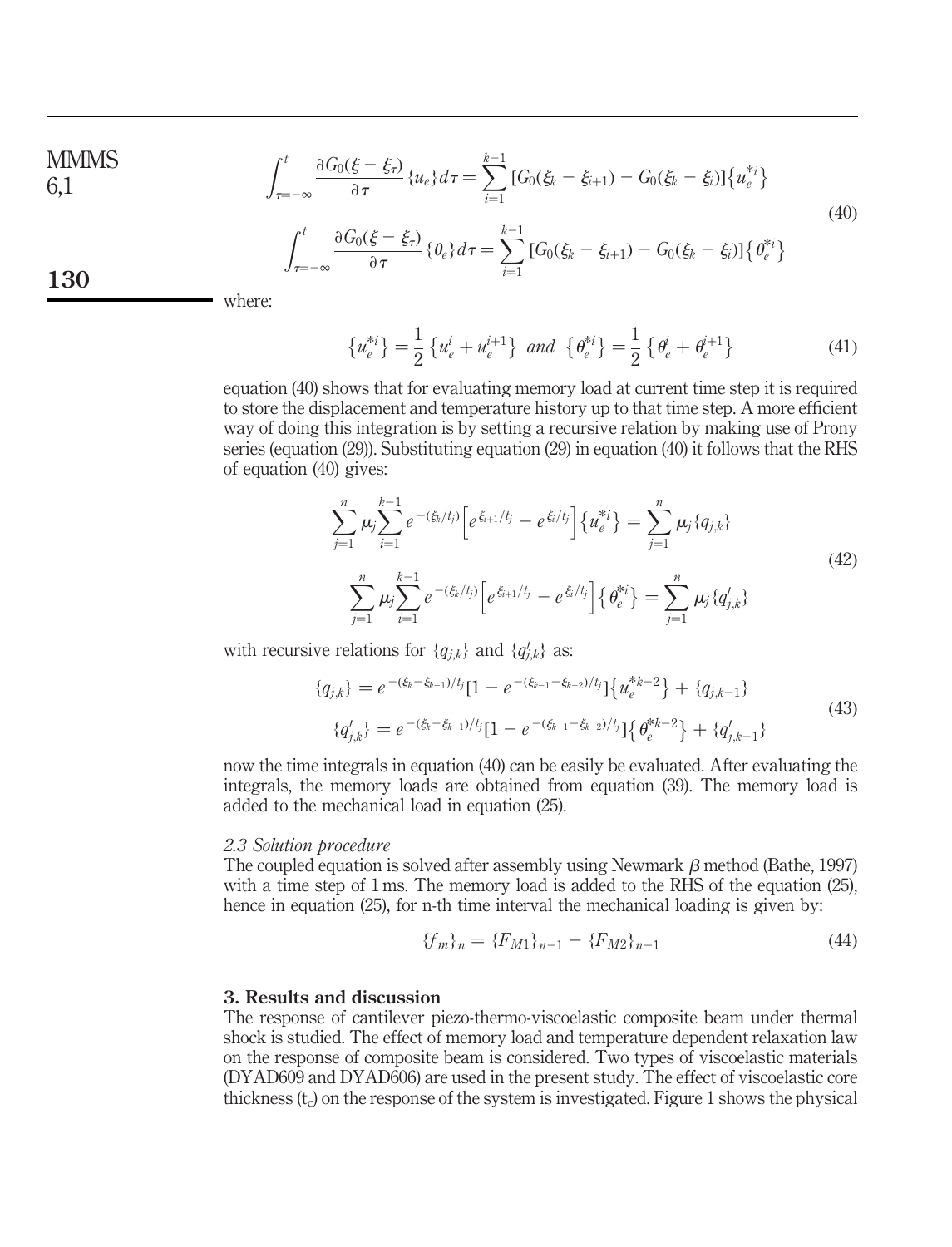configuration of a piezo-thermo-viscoelastic composite beam. The base beam is made up of graphite-epoxy composite material and the piezo layer, which is bonded to base beam is used as a sensor. The viscoelastic core is used in between the sensor and actuator. The piezo layer, which is above the viscoelastic layer, is called actuator. Generally, this type of treatment is called as active constrained layer damping (ACLD) treatment. All the layers are firmly bonded to each other. It is assumed that there is no slip between the layers. Thermal boundary conditions are shown in Figure 1. The geometric parameters of beam model and material properties are tabulated in Tables I and II.

It is well-known that the cantilever composite beam undergoes large vibration than other configurations, so the cantilever beam is considered for the present analysis. The primary objective of the study is to compare the system response with and without viscoelastic relaxation under thermal environment by considering the thermal relaxation times. The response is taken at the tip of the free end of cantilever beam.

The relaxation function of DYAD 609 and DYAD606 viscoelastic core materials at different temperature in frequency domain is given by Nashif et al. (1985). The relaxation function in time domain is obtained by transforming the data in frequency domain to the time domain by following the procedure of Christensen (1982). The relaxation function in time domain for DYAD 609 and DYAD606 viscoelastic material at reference temperature 24 and  $10^{\circ}$ C, respectively, are given as follows:

$$
G_o(t) = 0.008 + 0.783e^{-t/0.00532} + 0.21e^{-t/0.05002}
$$
 (DYAD 609) (45a)

$$
G_o(t) = 0.006 + 0.21e^{(-t/0.03706)} + 0.784e^{(-t/0.00253)} \quad \text{(DYAD 606)}\tag{45b}
$$

The temperature shift factor  $\psi(T)$  is obtained by curve fitting, using the relaxation functions defined at 24, 38, 66 $\degree$ C for DYAD 609 and 10, 38, 93 $\degree$ C for DYAD 606 viscoelastic materials (Nashif et al., 1985):

$$
\psi(T) = -4.06608 + 0.20992T + 4.84694 \times 10^{-5} T^2 \quad \text{(DYAD 609)} \tag{46a}
$$

$$
\psi(T) = -0.05635 + 0.11313T - 7.49804 \times 10^{-4} T^2 \quad \text{(DYAD 606)} \tag{46b}
$$

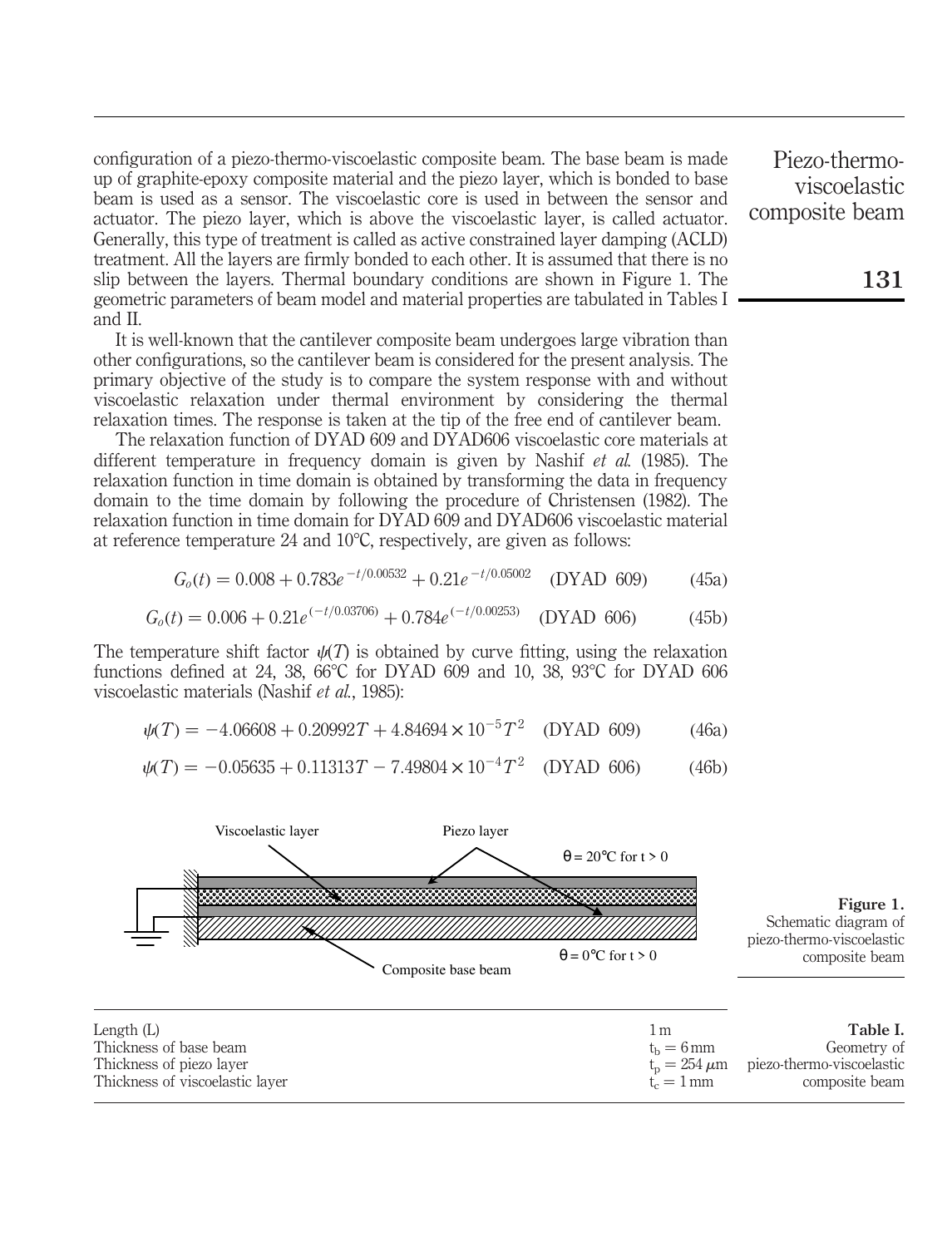| <b>MMMS</b>                                    |                                                                    |                |                                                                                      |          |                                   |  |  |  |
|------------------------------------------------|--------------------------------------------------------------------|----------------|--------------------------------------------------------------------------------------|----------|-----------------------------------|--|--|--|
| 6,1                                            | Properties                                                         | Graphite/epoxy | Cadmium selenide                                                                     | DYAD 609 | Viscoelastic material<br>DYAD 606 |  |  |  |
|                                                | Thermal conductivity (W/m K)                                       |                |                                                                                      |          |                                   |  |  |  |
|                                                | $k_{11}$<br>k <sub>22</sub>                                        | 4.62<br>0.72   | 2.5                                                                                  | 0.18     | 0.18                              |  |  |  |
| 132                                            | Specific heat $(J/KgK)$                                            | 998.12         | 420                                                                                  | 2,000    | 2,000                             |  |  |  |
|                                                | Density $(kg/m^3)$                                                 | 1,603          | 7,600                                                                                | 1,250    | 1,300                             |  |  |  |
|                                                | Stiffness coefficients (MPa)                                       |                |                                                                                      |          |                                   |  |  |  |
|                                                | $C_{11}$                                                           | 140,200        | 74,000                                                                               | 1,100    | 1,352                             |  |  |  |
|                                                | $C_{12}$                                                           | 3,905          | 45,000                                                                               | 900      | 579                               |  |  |  |
|                                                | $C_{13}$                                                           | 3,905          | 39,000                                                                               | 900      | 579                               |  |  |  |
|                                                | $C_{22}$                                                           | 9,954.9        | 74,000                                                                               | 1,100    | 1,352                             |  |  |  |
|                                                | $C_{23}$                                                           | 3,062.5        | 39,000                                                                               | 900      | 579                               |  |  |  |
|                                                | $C_{33}$                                                           | 9,954.9        | 83,000                                                                               | 1,100    | 1,352                             |  |  |  |
|                                                | $C_{44}$                                                           | 3,447          | 13,000                                                                               | 100      | 313                               |  |  |  |
|                                                | $C_{55} = C_{66}$<br>Piezoelectric coupling coefficients $(C/m^2)$ | 7.100          | 13,000                                                                               | 100      | 313                               |  |  |  |
|                                                | e <sub>31</sub>                                                    |                | $-0.16$                                                                              |          |                                   |  |  |  |
|                                                | $e_{33}$                                                           |                | 0.347                                                                                |          |                                   |  |  |  |
|                                                | $e_{15}$                                                           |                | $-0.138$                                                                             |          |                                   |  |  |  |
|                                                | Dielectric constants $10^{-12}$ (C/V m)                            |                |                                                                                      |          |                                   |  |  |  |
|                                                | $p_{11}$                                                           |                | 82.6                                                                                 |          |                                   |  |  |  |
|                                                | $p_{33}$                                                           |                | 90.3                                                                                 |          |                                   |  |  |  |
|                                                | Stress temperature coefficients (MPa/K)                            |                |                                                                                      |          |                                   |  |  |  |
|                                                | $a_{11}$                                                           | 0.162          | 0.621                                                                                | 1.45     | 1.25                              |  |  |  |
|                                                | $a_{22}$                                                           | 0.338          | 0.621                                                                                | 1.45     | 1.25                              |  |  |  |
|                                                | Pyroelectric coefficients ( $\mu$ C/K m <sup>2</sup> )             |                |                                                                                      |          |                                   |  |  |  |
|                                                | $d_{31}$                                                           |                | $-2.94$                                                                              |          |                                   |  |  |  |
|                                                | $d_{33}$                                                           |                | $-2.94$                                                                              |          |                                   |  |  |  |
|                                                | Relaxation times (s)                                               |                |                                                                                      |          |                                   |  |  |  |
| Table II.                                      | $\tau_1$                                                           | $\mathbf{0}$   | 0.01                                                                                 | $\theta$ | $\Omega$                          |  |  |  |
| Properties of composite,<br>piezoelectric, and | T <sub>2</sub>                                                     | $\overline{0}$ | 0.05                                                                                 | $\theta$ | $\mathbf{0}$                      |  |  |  |
| viscoelastic materials                         |                                                                    |                | <b>Sources:</b> Tiahanu et al. (2002); Nashif et al. (1985); Chang and Shyong (1994) |          |                                   |  |  |  |

The relaxation function at any other temperature is obtained by using the shift factor in the equation (32). Figures 2 and 3 shows the relaxation function and shift factor of DYAD 609 and DYAD 606 viscoelastic material at different temperature. The postulate of thermo-rheological simplicity can be verified from these curves. The meaning of this is change in temperature causes a uniform shift of relaxation function on a logarithmic time scale. The properties of viscoelastic material are given in the Table II.

In the present analysis Newmark  $\beta$  method is used to solve the dynamic system. Initially, the time step is selected as 0.01, which is selected, based on  $1/20f(f)$  is lowest natural frequency) and transient response is obtained. To find the influence of smaller time steps, the beam analyzed for 0.1, 0.01, 0.001 and 0.0001 s time steps also. From the Figure 4, it is clear that there is no significant change in the transient response for time step beyond 0.001 s. So, the time step has been taken as 0.001 s for all the analysis carried out in the paper.

The relaxation time represents the time-lag needed to establish steady state heat conduction in an element of volume when a temperature gradient is suddenly imposed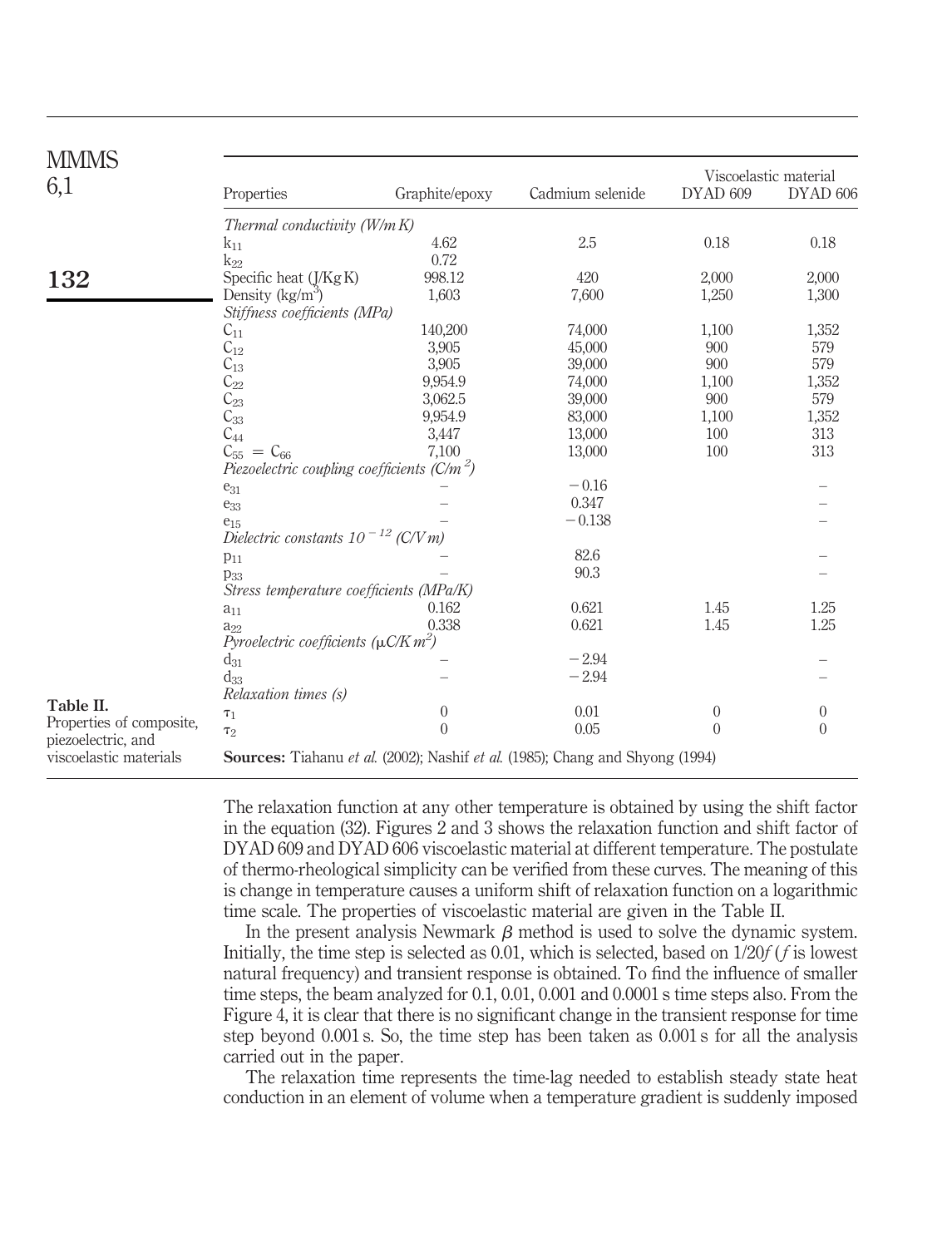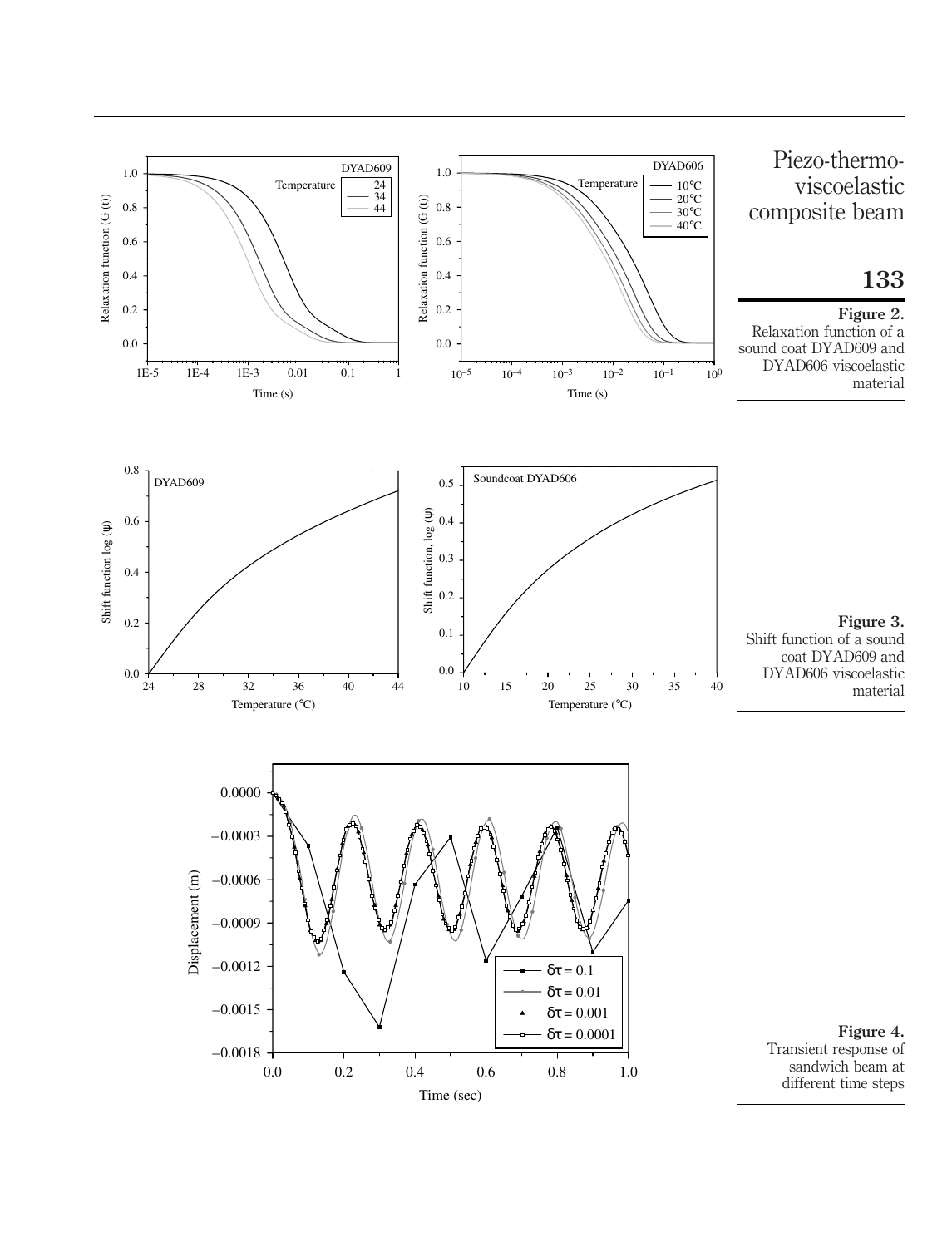| <b>MMMS</b> | on that element (Lord and Shulman, 1967). The magnitude of the relaxation time has        |
|-------------|-------------------------------------------------------------------------------------------|
| 6,1         | been estimated for particular types of collision processes, the details are given by      |
|             | Peierls (1955). In present case, the relaxation time for piezo layers taken from the      |
|             | reference (Tiahanu et al., 2002), for other layers (base and visco layers) it is taken as |
|             | zero. In the present work, the relaxation time have been taken to the particular material |
|             | based on literature. Apparently, the results are converged to 0.001 s, which is 1/10th    |
| 134         | and $1/50$ th (0.01 and 0.05 s) of the relaxation times used in the study.                |
|             |                                                                                           |

### 3.1 Validation

In order to ensure the correctness of the present formulation, the results are taken for one typical case of a piezo-thermo-viscoelastic isotropic beam and validated with Pradeep (2006) as shown in Figure 5.

The base beam is made up of mild steel and the properties and geometry of other layers used for validation are given in the Tables I and II. From the Figure 5 it is observed that, results obtained using the present formulation are in good agreement with the results presented by Pradeep (2006). Hence, the present formulation can be used to study the response of piezo-thermo-viscoelastic composite beam.

#### 3.2 Mechanical response of a piezo-thermo-viscoelastic beam

Figure 6 shows the mechanical response of piezo-thermo-viscoelastic cantilever composite beam subjected to transient thermal load. The response is obtained for different viscoelastic core thickness, with and without memory load (viscoelastic effect). The response for instantaneous elastic (without memory) case can be obtained by assuming a constant value  $= 1$  for the viscoelastic relaxation law in place of equations (45a) and (45b). Figure 6 shows the comparison of response with memory (black line) and without memory (gray line). It can be seen that there is decay in the response when the memory load is considered. The instantaneous elastic response (without memory) runs away from the actual response. This shows the need for considering the viscoelastic effect. The reason can be attributed to the very quick relaxation of property of DYAD 609 viscoelastic material.



Figure 5. Validation with isotropic piezo-thermo-viscoelastic clamped free beam with 3 mm core thickness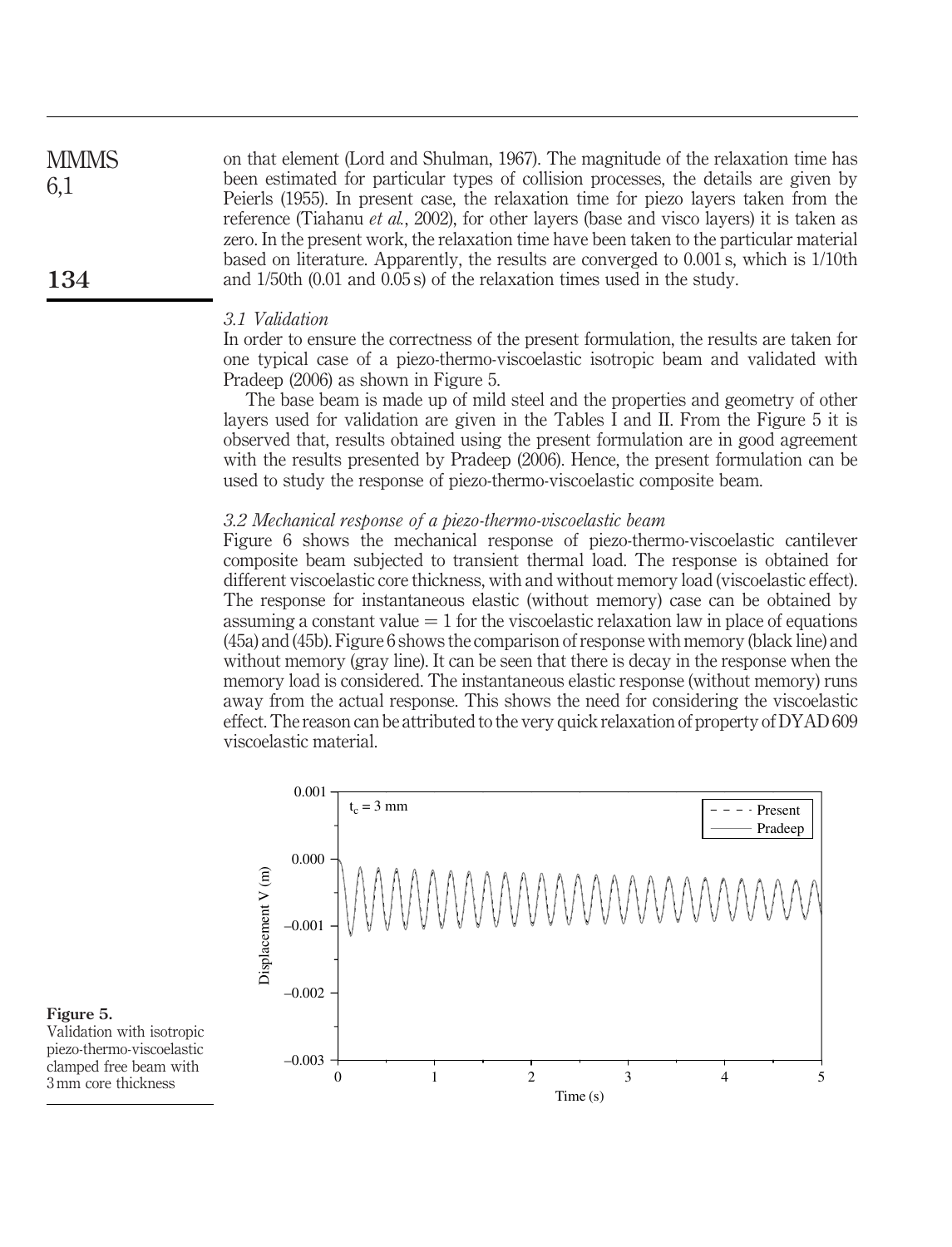

Piezo-thermoviscoelastic composite beam



Figure 6. Effect of viscoelastic memory on mechanical response of a piezo-thermo-viscoelastic composite beam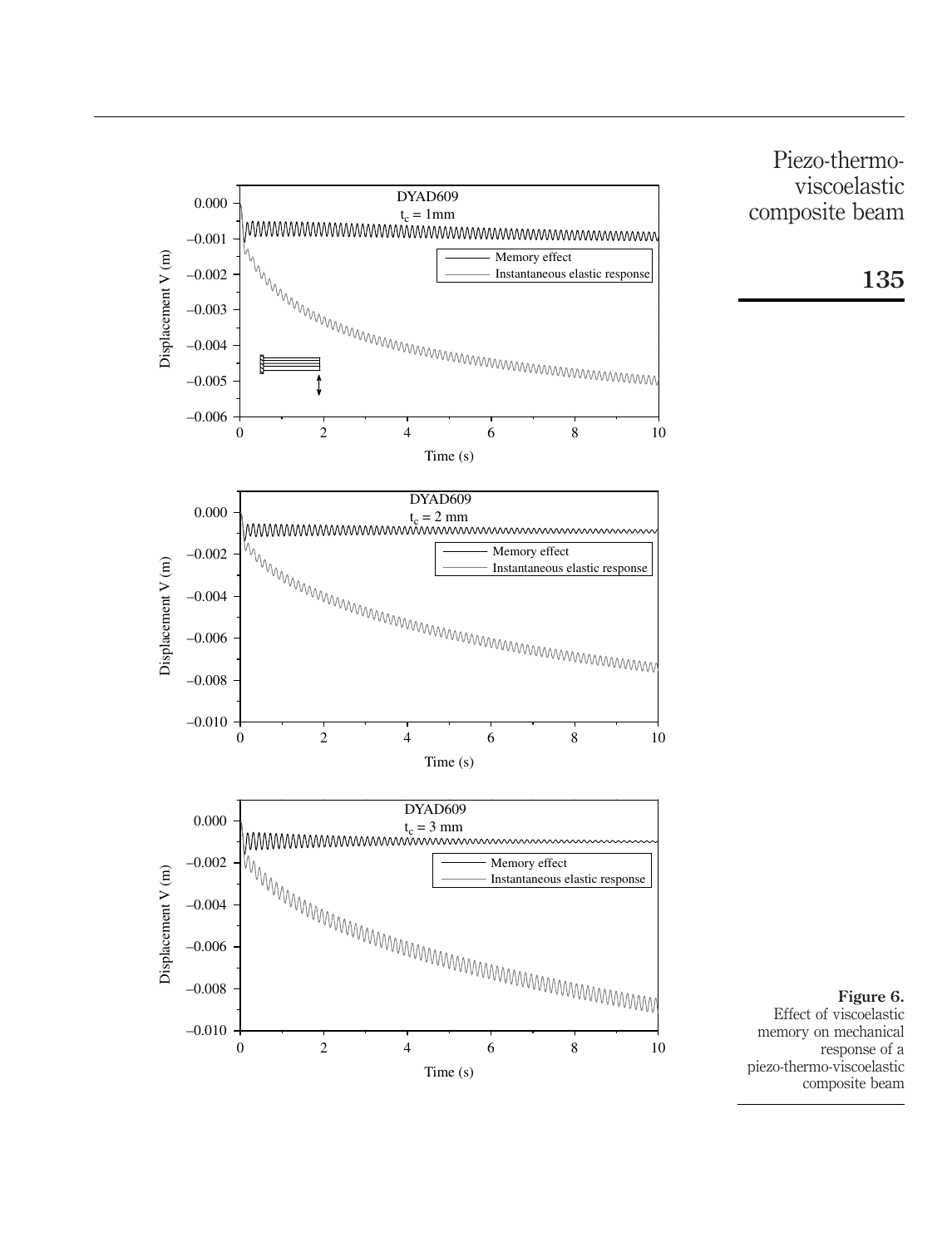The viscoelastic relaxation times  $t_1$  and  $t_2$  are the measure of quickness of relaxation. If the relaxation times are small then there is a greater discrepancy between the instantaneous elastic response and viscoelastic response. Also it can be seen from equation (45a) and (45b), if viscoelastic relaxation times are high then the exponential time decaying terms do not contribute much to the relaxation function. On the other hand when viscoelastic relaxation times are small the contribution of exponential terms become high, due to that the response characteristics get drastically affected. In the present case  $t_1 = 0.00532$  s and  $t_2 = 0.05002$  s (equation (45a)) which are very small compared to response period of interest (10 s). Hence, there is a discrepancy by ignoring the viscoelastic relaxation effects.

If the viscoelastic core thickness increases then damping increases, hence there is more deviation in the instantaneous elastic response. This is because, the more is the viscoelastic content in the system the greater is the importance of memory effect. However, if the response period of interest and viscoelastic relaxation times is closer to each other then there is no deviation between instantaneous elastic response and viscoelastic response (with and without memory) as shown in Figure 7 with a magnified view.

In Figure 7, the response is plotted for a period of 0.2 s, it is clearly noticed that there is no deviation in the instantaneous elastic and viscoelastic responses up to second viscoelastic relaxation time ( $t_2 = 0.05$  s).

# 3.3 Electric response of piezo-thermo-viscoelastic cantilever beam at different locations across the clamped end of beam

Figure 8 shows the variation of electric potential at different locations of a cantilever piezo-thermo-viscoelastic composite beam. The results are taken for three different thickness of the core when the beam is subjected to transient thermal environment. The potential generated in the top piezoelectric layer (Figure 8(a)) is mostly due to pyroelectric effect and hence will be mostly dictated by upper surface temperature effects. In the sensor layer (Figure 8(b)) with increase in core thickness heat takes time



Figure 7. Effect of viscoelastic memory on mechanical response of a piezo-thermo-viscoelastic composite beam in zoomed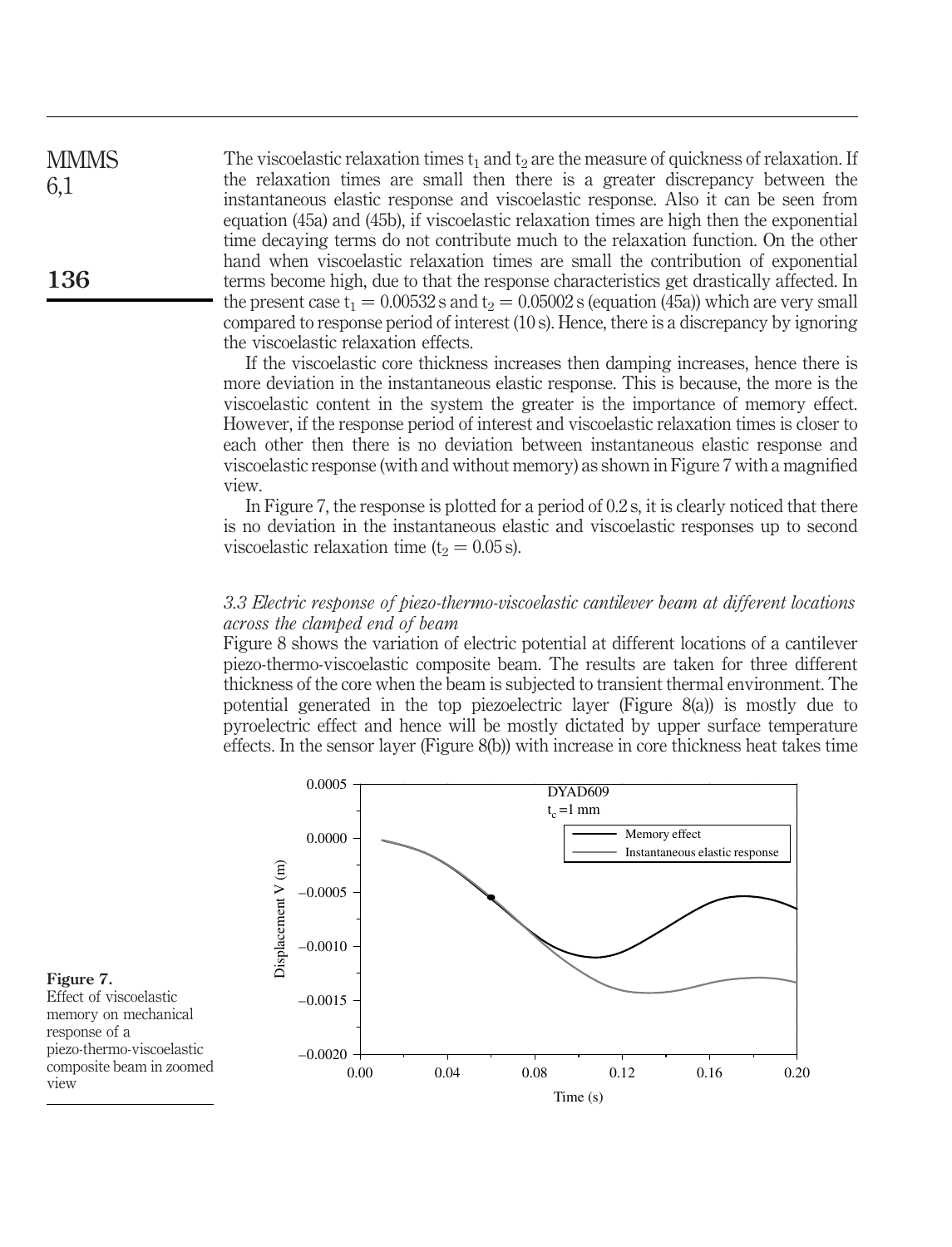

to propagate to the sensor layer and also some amount of the heat dissipation takes place in viscoelastic layer hence only piezoelectric effect is dominant.

#### 3.4 Effect of viscoelastic material on the mechanical response of the system

Figure 9 shows the influence of viscoelastic core material on the mechanical response of piezo-thermo-viscoelastic composite beam. Using DYAD609 and DYAD606 as core materials, the comparison on the mechanical response of cantilever composite beam is made. The thickness of the core material considered is 3 mm. The response is plotted for both, by considering with and without memory effect.

Figure 9(a) shows that when the memory effect is considered the DYAD609 viscoelastic material damping increases with time, and hence the amplitude of vibration decreases. In case of DYAD606 material the response deviates in positive direction because there is a different relaxation times (equation (45a) and (45b)) for DYAD606 and DYAD609 material, which may have effect on the response of the system. Figure 9(b) shows the comparison of response without memory effect, the elastic properties of DYAD606 material is having much influence on damping because of that the response curve deviates from DYAD609 core material.





**Notes:** (a) Memory effect; (b) instantaneous elastic response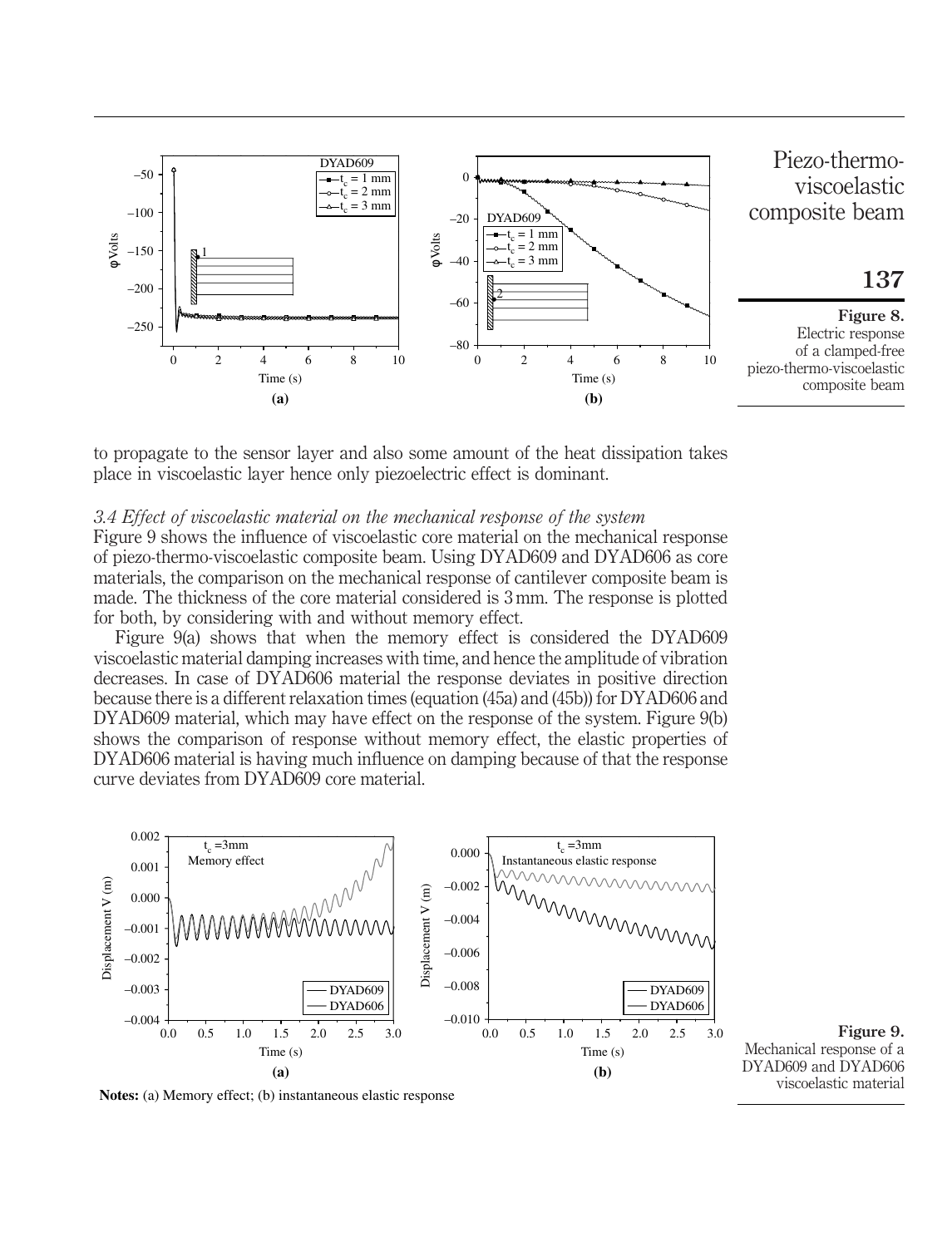# 4. Conclusions

The transient response of piezo-thermo-viscoelastic composite beam under thermal environment is analyzed. The configuration of the beam is ACLD. The viscoelastic layer of the system is appropriately modeled using "thermorheologically simple material model." The influence of viscoelastic effect "memory effect" on the system response is investigated. There are two types of viscoelastic core materials (DYAD609 and DYAD606) used in the study; the influence of core material and core thickness on the response of the system is also discussed. Some salient features of the present study are as follows:

- . The effect of memory load on the system is considerable. Neglecting the memory effect the response of the system deviates from the actual solution. If the response period of interest and viscoelastic relaxation times is same then the influence of memory load may not have effect on the response of the system. In general, the viscoelastic relaxation times are very less than the response period of interest, then the memory effect is very important factor to be considered.
- . As the thickness of viscoelastic layer increases the effects of viscoelastic relaxation becomes important in mechanical and electrical response of the system.
- . Influence of viscoelastic material is also having more effect on the response of the system.

# References

- Arup, B., Rasajit, K. and Debnath, B. (2004), "Eigen value approach to study the effect of rotation and relaxation time in two-dimensional problems of generalized thermoelasticity", International Journal of Engineering Science, Vol. 42, pp. 1573-85.
- Bargmann, H. (1974), "Recent developments in the field of thermally induced waves and vibrations", Nuclear Engineering and Design, Vol. 27, pp. 372-85.
- Bathe, K.J. (1997), Finite Element Procedure, Prentice-Hall of India, New Delhi.
- Chang, J.S. and Shyong, J.W. (1994), "Thermally induced vibration of laminated circular cylindrical shell panels", Composite Science and Technology, Vol. 51, pp. 419-27.
- Christensen, R.M. (1982), Theory of Viscoelasticity, Academic Press, New York, NY.
- Gornandt, A. and Gabbert, U. (2002), "Finite element analysis of thermopiezoelectric smart structures", Acta. Mechanica., Vol. 154, pp. 129-40.
- Green, A.E. and Lindsay, K.E. (1972), "Thermoelasticity", Journal of Elasticity, Vol. 2, pp. 1-7.
- Johnson, A.R. and Tessler, A. (1995), "A viscoelastic higher-order beam finite element", Computational Structures Branch, NASA Langley Research Center, Hampton, VA.
- Kapuria, S., Ahmed, A. and Dumir, P.C. (2004), "Static and dynamic thermo-electro-mechanical analysis of angle ply hybrid piezoelectric beams using an efficient coupled zig-zag theory", Composite Science and Technology, Vol. 64 No. 16, pp. 2463-75.
- Lee, H.J. and Saravanos, D.A. (1996), "Coupled layerwise analysis of thermopiezoelectric composite beams", AIAA Journal, Vol. 34 No. 6, pp. 1231-6.
- Lord, H.W. and Shulman, Y. (1967), "A generalized dynamical theory of thermoelasticity", Journal of Mechanics and Physics of Solids, Vol. 15, pp. 299-309.
- Manolis, G.D. and Beskos, D.E. (1980), "Thermally induced vibrations of beam structures", Computer Methods in Applied Mechanics and Engineering, Vol. 21, pp. 337-55.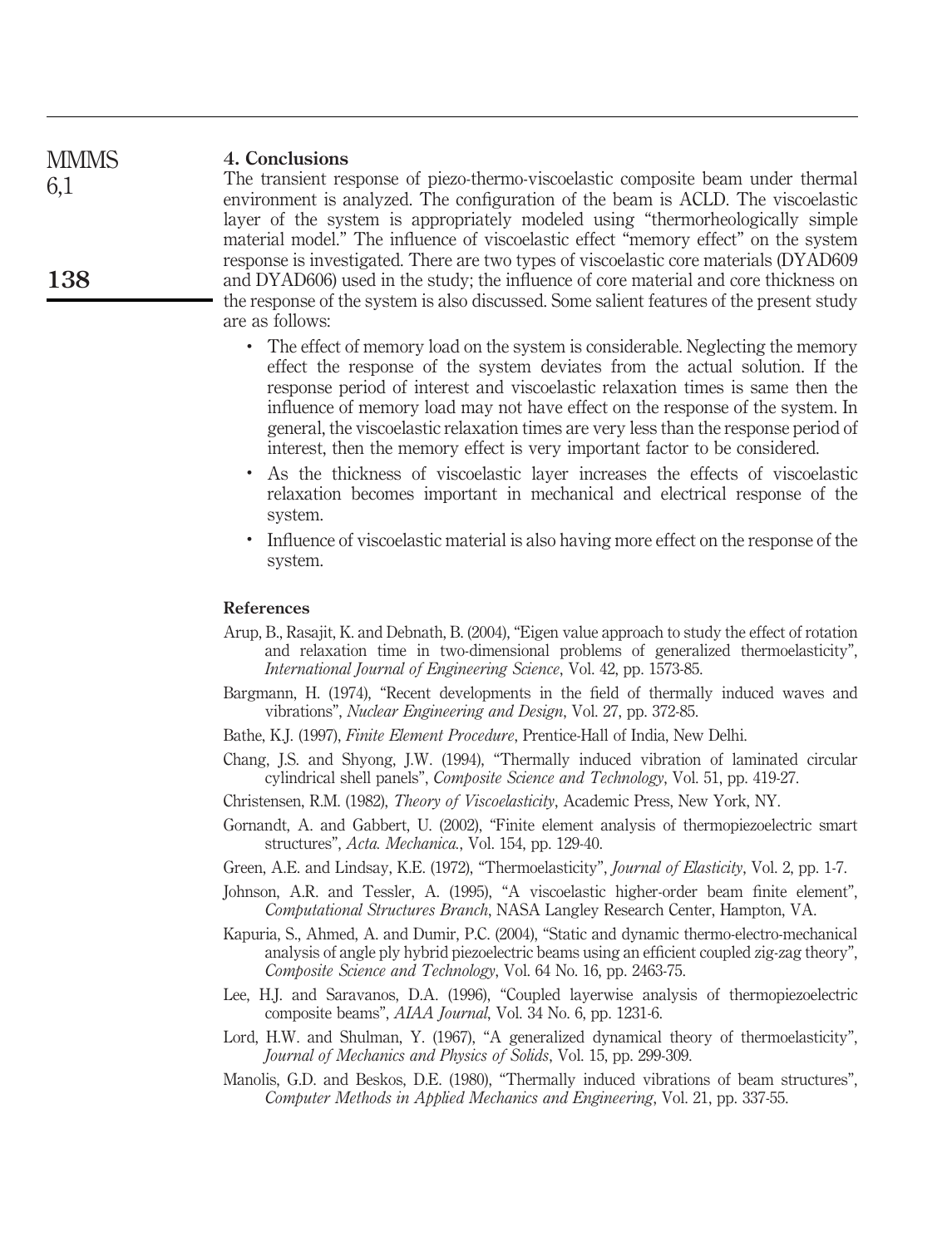|  |                                                                                       |  |  | Mindlin, R.D. (1974), "Equations of high frequency vibrations of thermopiezoelectric crystal |  |
|--|---------------------------------------------------------------------------------------|--|--|----------------------------------------------------------------------------------------------|--|
|  | plates", <i>International Journal of Solids and Structures</i> , Vol. 10, pp. 625-37. |  |  |                                                                                              |  |

- Muki, R. and Sternberg, E. (1961), "On transient thermal stresses in viscoelastic material with temperature dependent properties", ASME Journal of Applied Mechanics, Vol. 28, pp. 193-207.
- Nashif, A., Jones, D. and Henderson, J. (1985), Vibration Damping, Wiley, New York, NY.
- Peierls, R.E. (1955), Quantum Theory of Solids, Oxford University Press, London.
- Pitman, E.B. and Ni, Y. (1994), "Visco-elastic relaxation with a vander waals type stress", International Journal of Engineering Science, Vol. 32 No. 2, pp. 327-38.
- Pradeep, V. (2006), "Buckling and vibration studies on structures under thermal environment", PhD thesis, IIT Madras, Chennai.
- Prohofsky, E.W. and Krumhansl, J.A. (1964), "Second sound propagation in dielectric solids materials", Physical Review, Vol. 133, pp. 1403-10.
- Raja, S., Sinha, P.K., Prathap, G. and Dwarakanathan, D. (2004), "Thermally induced vibration control of composite plates and shells with piezoelectric active damping", Smart Materials and Structures, Vol. 13, pp. 939-50.
- Rao, S.S. and Sunar, M. (1993), "Analysis of distributed thermopiezoelectric sensors and actuators in advanced intelligent structures", AIAA Journal, Vol. 31 No. 7, pp. 1280-6.
- Sherief, H.H. (1993), "State space approach to thermoelasticity with two relaxation times", International Journal of Engineering Science, Vol. 31 No. 8, pp. 1177-89.
- Sherief, H.H. (1994), "A thermo-mechanical shock problem for thermoelasticity with two relaxation times", International Journal of Engineering Science, Vol. 32 No. 2, pp. 313-25.
- Song, Y.Q., Zhang, Y.C. and Lu, B.H. (2003), "Transient disturbance in a half space under thermoelasticity with two relaxation times due to moving internal heat source", International Journal of Thermophysics, Vol. 24 No. 1, pp. 299-318.
- Srinatha, H.R. and Lewis, R.W. (1981), "A finite element method for thermo-viscoelastic analysis of plane problems", Computer Methods in Applied Mechanics and Engineering, Vol. 25, pp. 21-33.
- Tiahanu, H., Xiaogeng, T. and Yapeng, S. (2002), "Two dimensional generalized thermal shock problem of a thick piezoelectric plate of infinite extent", International Journal of Engineering Science, Vol. 40, pp. 2249-64.
- Tiahanu, H., Xiaogeng, T. and Yapeng, S. (2004), "A two dimensional generalized thermal shock problem for a half space in electro-magneto-thermo-elasticity", International Journal of Engineering Science, Vol. 42, pp. 809-23.
- Tran, T.Q.N., Lee, H.P. and Lim, S.P. (2007), "Structural intensity analysis of thin laminated composite plates subjected to thermally induced vibration", Composite Structures, Vol. 78, pp. 70-83.
- Tzou, H.S. and Howard, R.V. (1994), "A piezothermoelastic thin shell theory applied to active structures", ASME Journal of Vibration and Acoustics, Vol. 116, pp. 295-302.
- Tzou, H.S. and Ye, R. (1994), "Piezothermoelasticity and precision control of piezoelectric systems: theory and finite element analysis", ASME Journal of Vibration and Acoustics, Vol. 116, pp. 489-95.
- Yi, S., Ling, S.F., Ying, M., Hilton, H.H. and Vinson, J.R. (1999), "Finite element formulation for anisotropic coupled piezo-electro-hygro-thermo-viscoelasto-dynamic problems", International Journal for Numerical Methods in Engineering, Vol. 45, pp. 1531-46.
- Zienkiewicz, O.C. and Taylor, R.L. (2000), The Finite Element Method, Butterworth-Heinermann, Oxford.